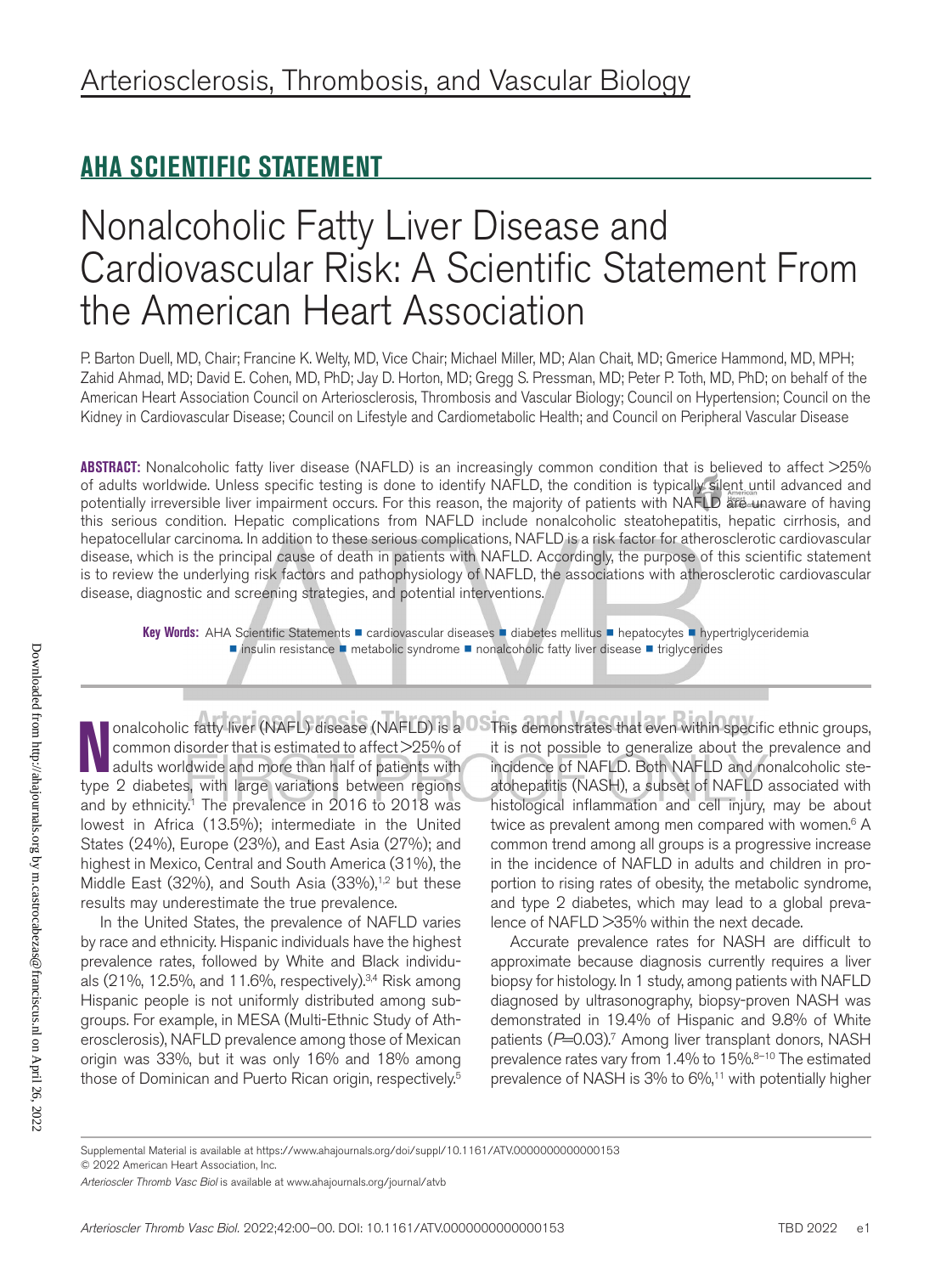CLINICAL STATEMENTS<br>And Guidelines **CLINICAL STATEMENTS AND GUIDELINES**

rates among populations with the highest prevalence of NAFLD. Risk factors for NASH include type 2 diabetes, dyslipidemia, and obesity, all of which are prevalent. The prevalence of NASH in type 2 diabetes may exceed 37%.<sup>12</sup> In a recently published study, 664 asymptomatic middle-aged American men and women with a mean body mass index (BMI) of 30.5 kg/m<sup>2</sup> (15% with type 2 diabetes) referred for colonoscopy were assessed for hepatic steatosis and liver stiffness by magnetic resonance and ultrasound imaging. Patients with abnormal imaging parameters were offered liver biopsy. The prevalence of NAFLD in this cohort was 38%, and biopsy-confirmed NASH was identified in 14%.<sup>13</sup>

The underdiagnosis of NAFLD is a primary barrier to optimal medical management and interferes with assessments of disease prevalence and complications. Contributors include a lack of awareness of NAFLD among patients and health care professionals, the initially asymptomatic nature of the condition, and a lack of standardized diagnostic tools. Measurements of hepatic aminotransferase levels in plasma and liver ultrasonography are commonly used screening tools but lack sensitivity for diagnosis and monitoring of NAFLD.

NAFLD is associated with visceral adiposity, atherogenic dyslipidemia (low high-density lipoprotein cholesterol, elevated triglycerides/remnant lipoproteins, and small dense low-density lipoprotein [LDL]), and insulin resistance with or without hyperglycemia. Although a portion of the risk of cardiovascular complications from NAFLD is attributable to these comorbidities, a diagnosis of NAFLD is associated with greater risk than the sum of these individual components.14 Although 10% to 25% of p atients with NAFLD may be complicated by NASH, which can lead to cirrhosis, hepatocellular carcinoma, and liver failure, the leading cause of mortality in patients with NAFLD is cardiovascular disease (CVD). Hence, the identification of NAFLD is an important aspect of CVD prevention and treatment that necessitates increased awareness among clinicians. The purpose of this scientific statement is to succinctly highlight the pathophysiology, association with CVD, diagnostic strategies, and potential interventions for NAFLD. An informational handout about NAFLD was also developed for patient education. It is available as Supplemental Material.

# TERMINOLOGY

Although there are some differences in definitions between organizations, it is important to define the terminology for NAFLD. Hepatic steatosis refers to ectopic deposition of triglycerides in the liver. Alcohol-associated liver disease is associated with liver injury and characterized by hepatic steatosis that is attributable to excess alcohol intake. Many patients with NAFLD consume modest amounts of alcohol, which may contribute to the development of hepatic steatosis in this scenario,

but alcohol consumption is not the underlying basis for the disorder. NAFLD is characterized by a spectrum of conditions that range from early stages of hepatic steatosis to more advanced stages such as NASH and hepatic cirrhosis. NAFLD is defined as the presence of hepatic steatosis (identified by imaging or liver biopsy) in the absence of excess alcohol intake or other causes of secondary or monogenic hepatic steatosis.<sup>15</sup> NAFL is typically defined as the histological finding of ≥5% fat content in the absence of hepatocellular injury (eg, ballooning, fibrosis). NASH is defined as ≥5% fat content in association with histological evidence of hepatocellular inflammation and cell death (eg, ballooning), as well as varying degrees of fibrosis, with stages 0 to 4 defined on the basis of the presence and extent of fibrosis.15

Recently, an international consensus panel proposed a change in the nomenclature of NAFLD to metabolicassociated fatty liver disease.<sup>16</sup> Among the reasons provided to support the name change was that the diagnosis of NAFLD requires the exclusion of excess alcohol intake and other chronic liver diseases. Given the high prevalence of NAFLD in the population, the likelihood of NAFLD coexisting with another liver disease is significant. To address this issue, an international expert consensus statement has proposed that positive criteria be used for the diagnosis of metabolic-associated fatty liver disease.<sup>17</sup> These criteria require the presence of hepatic steatosis in addition to 1 of the following: overweight/ obesity, type 2 diabetes, or evidence of metabolic dysregulation. Because the change in nomenclature is new and has not yet been universally adopted,<sup>18</sup> we continue to use the term NAFLD for this scientific statement.

# RISK FACTORS FOR NAFLD

There is overlap among risk factors for the metabolic syndrome and NAFLD, but patients can develop the metabolic syndrome without NAFLD and vice versa. Moreover, although a condition such as type 2 diabetes is associated with increased risk of NAFLD, the association is bidirectional, which means a diagnosis of NAFLD in a nondiabetic patient is associated with increased risk of incident type 2 diabetes. These interactions are related to the contribution of visceral adiposity and insulin resistance to the pathogenesis of NAFLD and type 2 diabetes. A summary of risk factors, including medications, is shown in Table 1.

# Lifestyle and Acquired Conditions

Lifestyle plays an important role in the development and treatment of NAFLD.19 Dietary factors that aggravate hypertriglyceridemia, hyperglycemia (fasting and postprandial), insulin resistance, and weight gain are associated with increased risk for the development of NAFLD. Increased carbohydrate intake, particularly in the form of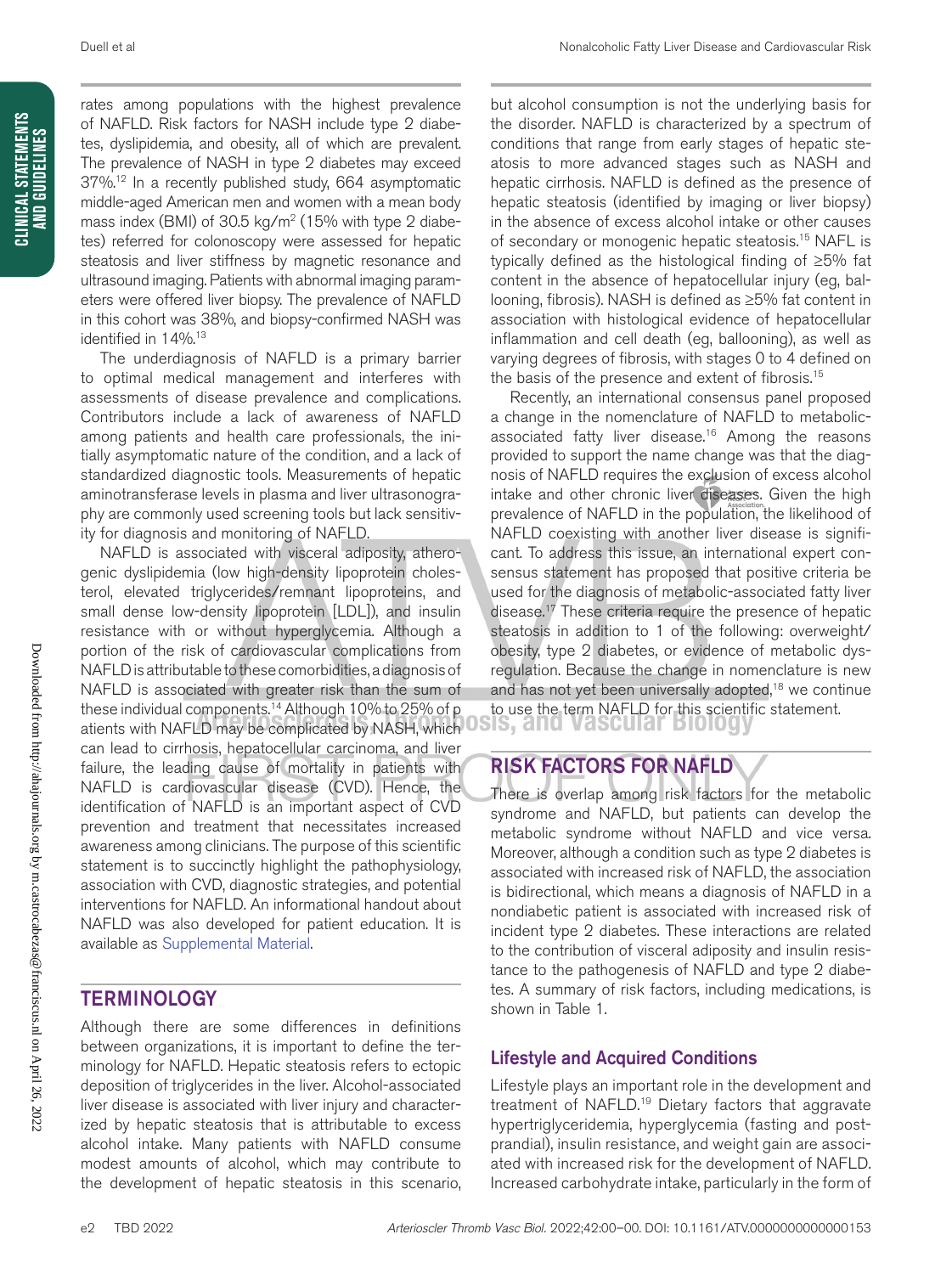| Metabolic/endocrine                                                                                          |  |
|--------------------------------------------------------------------------------------------------------------|--|
| Insulin resistance                                                                                           |  |
| Impaired glucose tolerance and diabetes                                                                      |  |
| Hypertriglyceridemia, particularly with imbalance between hepatic triglyc-<br>eride production and clearance |  |
| Visceral adiposity                                                                                           |  |
| Metabolic syndrome                                                                                           |  |
| Polycystic ovarian syndrome                                                                                  |  |
| Chronic kidney disease                                                                                       |  |
| Lipodystrophy                                                                                                |  |
| Hypobetalipoproteinemia (attributable to defects in apoB)                                                    |  |
| Lysosomal acid lipase deficiency                                                                             |  |
| Defects in mitochondrial fatty acid oxidation (congenital and acquired)                                      |  |
| Drugs                                                                                                        |  |
| Alcohol                                                                                                      |  |
| Amiodarone                                                                                                   |  |
| Aspirin (eg, Reye syndrome)                                                                                  |  |
| Corticosteroids                                                                                              |  |
| Lomitapide                                                                                                   |  |
| Mipomersen                                                                                                   |  |
| Nonsteroidal anti-inflammatory drugs                                                                         |  |
| Reverse transcriptase inhibitors                                                                             |  |
| Tamoxifen                                                                                                    |  |
| Tetracycline                                                                                                 |  |
| Valproic acid                                                                                                |  |
| Genetic factors                                                                                              |  |
| Family history of NAFLD                                                                                      |  |
| Variants in several genes                                                                                    |  |
| eros<br>GCKR                                                                                                 |  |
| MBOAT7                                                                                                       |  |
| PNPLA3                                                                                                       |  |
| TM6SF2                                                                                                       |  |
| <b>HSD17B13</b>                                                                                              |  |

**Table 1. Risk Factors for NAFLD**

apoB indicates apolipoprotein B; and NAFLD, nonalcoholic fatty liver disease.

simple sugars, can aggravate hypertriglyceridemia and hyperglycemia in many patients, but there are important exceptions. Dietary fructose intake is associated with reduced glycemic index compared with glucose, but it is more likely to aggravate insulin resistance and hypertriglyceridemia. In addition, among patients with severe hypertriglyceridemia (plasma triglycerides >500 mg/dL), weight reduction is likely to reduce triglyceride levels. Reduced dietary fat intake may reduce triglyceride levels, especially if very severely elevated. However, increased carbohydrate intake may also increase triglyceride levels in some individuals in the 500- to 1000 mg/dL range. Weight gain is a multifactorial condition that aggravates multiple risk factors for NAFLD, including increased triglyceride production, insulin resistance, hyperglycemia, and hypertriglyceridemia. Although

obesity is common among patients with NAFLD, ≈10% to 20% of Americans and Europeans with NAFLD are lean by BMI criteria.2 Physical inactivity favors weight gain and insulin resistance, which contribute to development of NAFLD.

### Type 2 Diabetes

Type 2 diabetes and impaired glucose tolerance are important risk factors for the development of NAFLD and NASH.<sup>20</sup> Type 2 diabetes is associated with insulin resistance, hyperglycemia, hypertriglyceridemia, increased free fatty acid flux from adipose tissue to the liver, and increased visceral adiposity, all of which are associated with increased risk of NAFLD and NASH. Not all glucose-lowering interventions are associated with improvement in hepatic steatosis, whereas treatment with medications that augment insulin sensitivity is associated with improvement.

# Dyslipidemia



Hypertriglyceridemia is associated with insulin resistance, impaired glucose tolerance, type 2 diabetes, visceral adiposity, obesity, and the metabolic syndrome, all of which are associated with increased risk of NAFLD. As described in the section on pathophysiology, the plasma triglyceride concentration may be less important than the balance between rates of triglyceride synthesis, very-low-density lipoprotein (VLDL) secretion, free fatty acid flux, hydrolysis of triglycerides in hepatocyte lipid droplets, and intrahepatic fatty acid oxidation. If triglyceride production exceeds the rates of clearance/ secretion, ectopic deposition of excess triglycerides in the liver will be favored.

### Metabolic Syndrome

We do not yet have a universal consensus on defining the metabolic syndrome, but visceral adiposity and insulin resistance are key underlying features of the condition. In the United States, the diagnosis of the metabolic syndrome is based on the presence of 3 or more of the following: increased waist circumference (men >40 in, women >35 in), hyperglycemia (fasting plasma glucose ≥100 mg/dL), hypertriglyceridemia (fasting triglycerides ≥150 mg/dL), low high-density lipoprotein cholesterol (men <40 mg/dL, women <50 mg/dL), and elevated blood pressure (≥130/85 mmHg). The association of the metabolic syndrome with insulin resistance, hyperglycemia, visceral adiposity, and hypertriglyceridemia contributes to increased risk of NAFLD, but it is also possible that the presence of NAFLD negatively affects features of the metabolic syndrome. Metabolic syndrome is also associated with increased risk of hepatic steatohepatitis and fibrosis.<sup>21</sup>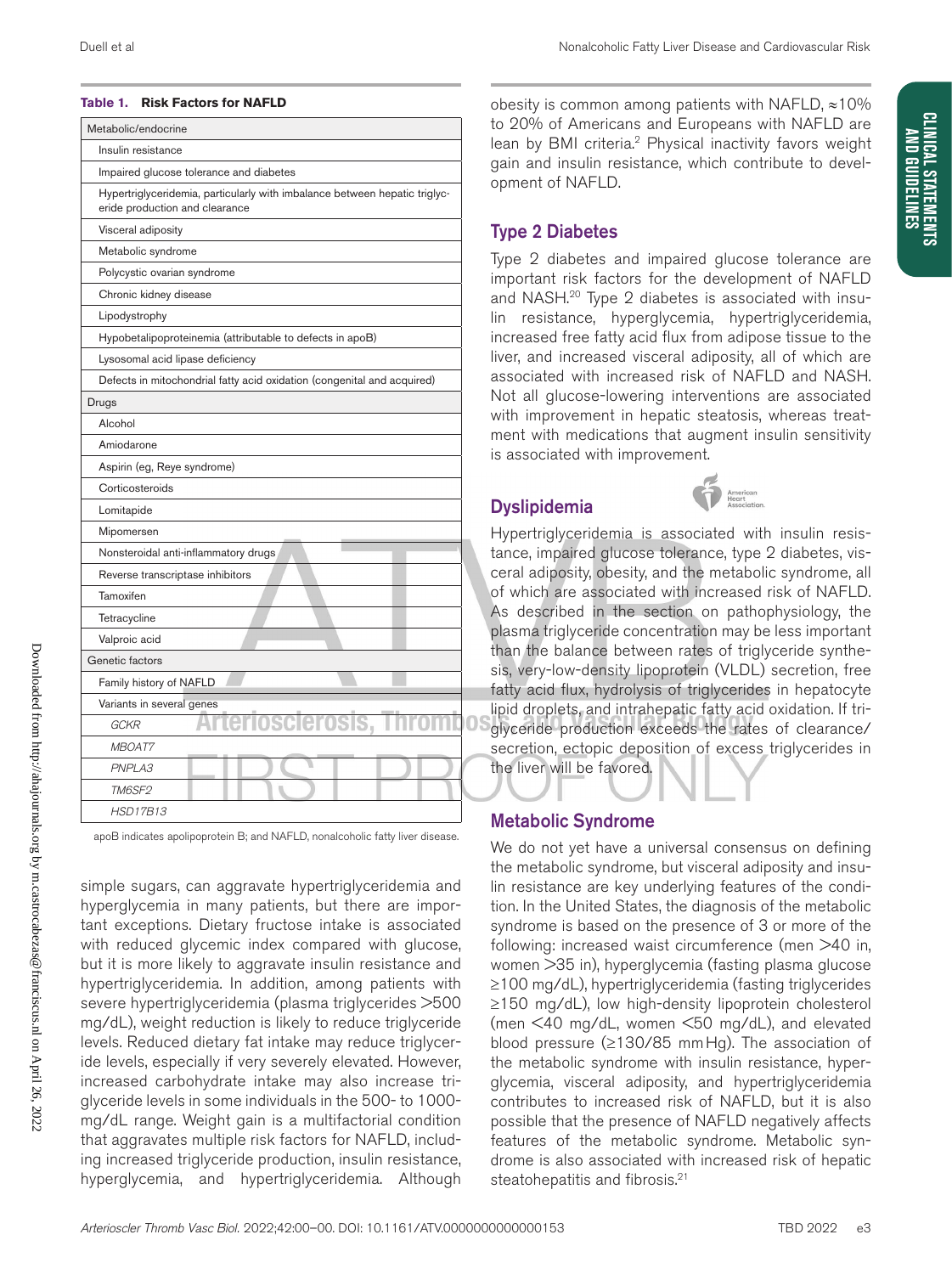### Lipodystrophy

Lipodystrophy can be congenital or acquired and is characterized by diminished adipose tissue, either total or partial. The inability to store fat in adipose tissue depots is associated with severe insulin resistance and ectopic triglyceride deposition, including in the liver, which frequently demonstrates features of NASH and NAFLD in both total and partial forms of lipodystrophy.<sup>22</sup>

## Chronic Kidney Disease

A high prevalence of chronic kidney disease exists among patients with NASH. Both NASH and chronic kidney disease are associated with visceral obesity, type 2 diabetes, metabolic syndrome, and insulin resistance.<sup>23</sup> The severity of NASH histology is associated with decreased kidney function independently of insulin resistance and other components of the metabolic syndrome,<sup>24</sup> although the presence of type 2 diabetes has been shown to predict renal dysfunction in patients with NASH.25 Moreover, a meta-analysis showed that the presence and severity of NAFLD were associated with increased risk and severity of chronic kidney disease.<sup>26</sup> Mechanisms proposed to account for how NAFLD might potentiate renal injury include lipoprotein dysmetabolism and altered hepatic secretion of fibroblast growth factor-21, fetuin-A, insulin-like growth factor-1, and syndecan-1. Conversely, chronic kidney disease may mutually aggravate NAFLD and associated metabolic disturbances through altered intestinal barrier function and microbiota composition, accumulation of uremic toxic metabolites, and alterations in prereceptor glucocorticoid metabolism.27 <u>Fhrombos</u>

# Polycystic Ovarian Syndrome

Polycystic ovarian syndrome is characterized by chronic anovulation and hyperandrogenism and is strongly associated with obesity and insulin resistance, which are 2 key features of NASH. NAFLD and polycystic ovarian syndrome are direct manifestations of insulin resistance. About 25% to 40% of patients with polycystic ovarian syndrome have evidence of NASH.<sup>28,29</sup> A systematic review and meta-analysis demonstrated that patients with polycystic ovarian syndrome have increased prevalence of NAFLD with an odds ratio of 2.5 and that the presence of NAFLD is associated with high serum androgen levels, obesity, and insulin resistance.<sup>30</sup>

# PATHOGENESIS OF NAFLD

The initial stages of hepatic steatosis involve ectopic accumulation of triglycerides in the liver. Several sources of fatty acids are used for hepatic synthesis of ectopically deposited triglycerides, but the majority are typically derived from increased flux of free fatty acids resulting

from excess hydrolysis of adipose tissue triglycerides attributable to unsuppressed hormone-sensitive lipase in the setting of insulin resistance. There also are contributions from increased intrahepatic de novo fatty acid synthesis from excess carbohydrates, as well as uptake from plasma of dietary derived chylomicrons and hepatically synthesized VLDL. Hepatic triglyceride assembly is generally coordinated with VLDL synthesis and secretion, with intrahepatic triglycerides stored in intracellular lipid droplets. Hepatic steatosis occurs when there is an imbalance between hepatic lipid storage and lipid clearance, thereby favoring excessive triglyceride storage in hepatocyte lipid droplets. Factors that may contribute to this imbalance include (1) deviations in the relative size of the intrahepatic pool of fatty acids, (2) rates of triglyceride and apolipoprotein B (apoB) synthesis, (3) rates of lipolysis of lipid droplet triglycerides, and (4) rates of fatty acid β-oxidation. The formation of microvesicular (small) and macrovesicular (large) lipid droplets is a bidirectional process that can be diminished or reversed by interventions that reduce fatty acid uptake and de novo synthesis, decrease triglyceride synthesis, increase lipolysis, increase fatty acid oxidation, or increase VLDL production and secretion.

It has been challenging to predict which patients will progress from NAFL to NASH and cirrhosis. Among those patients who develop progressive disease, there is additional heterogeneity in the tempo of the disease, with some patients experiencing rapid progression from steatohepatitis to fibrosis and cirrhosis and, in some cases, hepatocellular carcinoma. The rapidity of progress is best predicted by the extent of fibrosis observed on the initial liver biopsy. Other patients with NAFL may have an indolent course of progression over many years. It is important to emphasize that although lack of progression from NAFL to NASH is associated with the best prognosis for liver outcomes, uncomplicated NAFL is nonetheless associated with increased risk of CVD.

# PREDISPOSING GENETIC FACTORS

Because the majority of patients with NAFL appear not to be at risk of progression to NASH and cirrhosis, there is great interest in identifying genetic factors that may augment the risk of NAFL and more advanced forms of NAFLD. One notable risk factor for NAFL and progression to all stages of NAFLD that was identified more than a decade ago is a variant in the gene encoding patatin-like phospholipase domain containing protein 3 (*PNPLA3*).31 The prevalence of NAFLD in various countries around the world is associated with the local prevalence of *PNPLA3* genetic variants.2 Polymorphisms in additional genes that are associated with increased risk of NAFLD include glucokinase regulatory protein (*GCKR*), membrane bound O-acyltransferase domain containing 7 (*MBOAT7*), and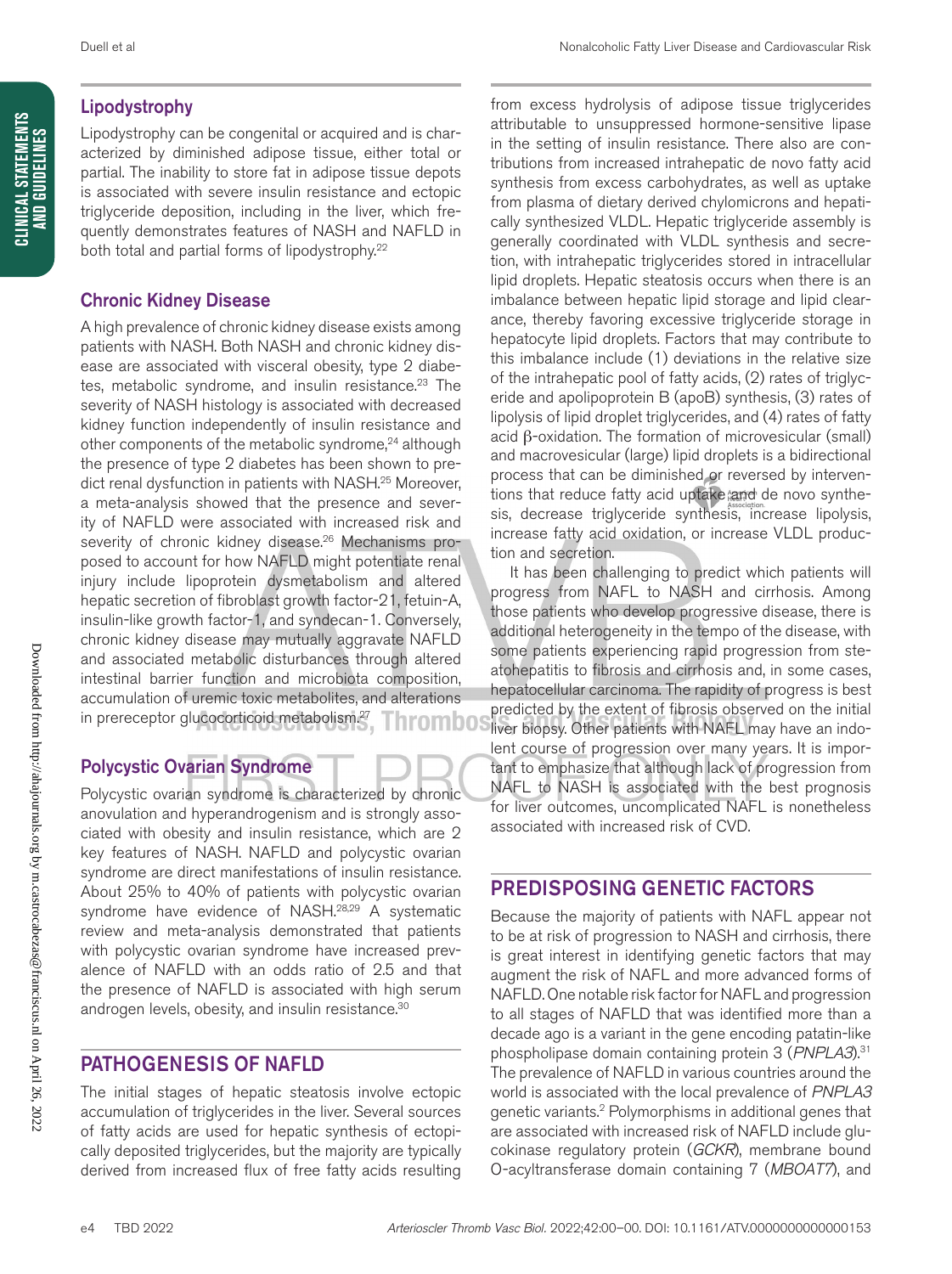| Reference                                  | <b>NAFLD</b><br>diagnosis | Patients, n        | Type of study   | Impact of NAFLD on CVD outcomes or ASCVD compared with<br>control subjects after adjustment for risk factor covariates |
|--------------------------------------------|---------------------------|--------------------|-----------------|------------------------------------------------------------------------------------------------------------------------|
| Jepsen et al, 34 2003                      | Ultrasound                | 1804               | Retrospective   | OR, 2.1 for CVD mortality                                                                                              |
| Targher et al, <sup>35</sup> 2007          | Ultrasound                | 2839               | Cross-sectional | OR, 1.49 for CAD, PAD, and cerebrovascular disease in type 2 diabetes                                                  |
| Hamaquchi et al, <sup>36</sup> 2007        | Ultrasound                | 1637               | Prospective     | HR, 4.1 for nonfatal CVD events                                                                                        |
| Santos et al, <sup>37</sup> 2007           | Ultrasound                | 505                | Cross-sectional | OR, 1.73 for coronary calcification                                                                                    |
| Haring et al, <sup>38</sup> 2009           | Ultrasound                | 4160               | Prospective     | HR, 6.22 for all-cause and CVD mortality                                                                               |
| Assy et al, <sup>39</sup> 2010             | <b>CT</b>                 | 61                 | Cross-sectional | OR, 2.03 for coronary calcification                                                                                    |
| Chen et al, <sup>40</sup> 2010             | Ultrasound/CT             | 295                | Cross-sectional | OR, 2.46 for CAC >100                                                                                                  |
| Wong et al, <sup>41</sup> 2011             | Ultrasound                | 612                | Prospective     | OR, 2.31 for significant coronary artery disease (>50% obstruction)                                                    |
| Targher et al, <sup>42</sup> 2012          | Ultrasound                | 343                | Cross-sectional | OR, 7.6 for CAD, PAD, and cerebrovascular disease in type 1 diabetes                                                   |
| Kim et al, <sup>43</sup> 2012              | Ultrasound                | 4023               | Cross-sectional | OR, 1.32 for CAC >10                                                                                                   |
| Zhou et al, <sup>44</sup> 2012             | Ultrasound                | 3543               | Prospective     | OR, 3.0 for CVD mortality                                                                                              |
| Stepanova and Younossi, <sup>45</sup> 2012 | Ultrasound                | 20050              | Prospective     | OR, 1.23 for CVD events                                                                                                |
| Ekstedt et al, <sup>46</sup> 2015          | Liver biopsy              | 229                | Retrospective   | HR, 1.55 for CVD mortality                                                                                             |
| Mellinger et al, <sup>47</sup> 2015        | <b>CT</b>                 | 3014               | Cross-sectional | OR, 1.20 for CAC score >90th percentile for age                                                                        |
| Mantovani et al, <sup>48</sup> 2016        | Ultrasound                | 286                | Retrospective   | OR, 6.73 for incident cardiovascular events in type 1 diabetes                                                         |
| Pais et al, <sup>49</sup> 2016             | Fatty Liver Index         | 5671               | Retrospective   | NAFLD severity correlates with CIMT and carotid plaque severity                                                        |
|                                            |                           |                    |                 |                                                                                                                        |
| Yoshitaka et al, <sup>50</sup> 2017        | Ultrasound                | 1647               | Prospective     | HR, 10.4 in nonoverweight, 3.1 in overweight for incident cardiovas-<br>cular events                                   |
| Mahfood Hadad et al, <sup>51</sup> 2017    | Ultrasound                | 25837 (11 studies) | Meta-analysis   | RR, 1.77 for incident CVD, 1.43 for cardiovascular mortality                                                           |
| Zhou et al, <sup>52</sup> 2018             | Ultrasound/CT             | 8346 (6 studies)   | Meta-analysis   | OR, 2.20 for incident CVD in patients with diabetes                                                                    |
| Kapuria et al, <sup>53</sup> 2018          | Ultrasound/CT             | 42410 (12 studies) | Meta-analysis   | OR, 1.64 for higher CAC scores                                                                                         |
| Sinn et al, 54 2019                        | <b>Ultrasound</b>         | 111492             | Retrospective   | HR, 1.54 for myocardial infarction                                                                                     |
| Pais et al, <sup>55</sup> 2019             | <b>Fatty Liver Index</b>  | 2554               | Retrospective   | NAFLD correlated with CIMT, CAC, and carotid plaque                                                                    |

|  |  | Table 2. Summary of Studies That Evaluated the Association Between NAFLD and ASCVD Risk |
|--|--|-----------------------------------------------------------------------------------------|
|--|--|-----------------------------------------------------------------------------------------|

ASCVD indicates atherosclerotic cardiovascular disease; CAC, coronary artery calcium; CIMT, carotid intima-media thickness; CT, computed tomography; CVD, cardiovascular disease; HR, hazard ratio; NAFLD, nonalcoholic fatty liver disease; OR, odds ratio; PAD, peripheral artery disease; and RR, relative risk.

transmembrane 6 superfamily member 2 (*TM6SF2*).32 Polymorphisms in 17β-hydroxysteroid dehydrogenase type 13 (*HSD17B13*) are associated with protection from NASH, and this protection is independent of liver triglycerides.<sup>32,33</sup> It is plausible that the majority of individuals with progressive NAFLD may have pathogenic polymorphisms in 1 (or more) of these genes or possibly polygenic risk, but more systematic studies of the associations of gene variants with increased or decreased risk of NAFLD are needed to verify this possibility.

## NAFLD AND ATHEROSCLEROTIC CVD RISK

NAFLD is an underappreciated and independent risk factor for atherosclerotic CVD (ASCVD) even after adjustment for ASCVD risk factor covariates in a large number of investigations (Table 2).34–55 Subclinical CVD and many other cardiovascular risk factors are increased among patients with NAFLD/NASH.56–58 Risk factors for ASCVD are also increased by NAFLD; severity of NAFLD is associated with a higher incidence of ASCVD risk factors such as diabetes and hypertension.<sup>59</sup> The underlying risk factors for NAFLD such as dyslipidemia and dysregulation of glucose homeostasis contribute to the increased ASCVD risk in NAFLD, but

the predilection for ectopic fat deposition in the liver and other tissues seems to be associated with heightened risk of ASCVD beyond the risk attributable to traditional risk factors. In addition to the aforementioned factors, NAFLD is associated with endothelial dysfunction, heightened systemic inflammatory tone,<sup>60,61</sup> and ectopic fat deposition in other organs (eg, pancreas, skeletal muscle, and epicardium). Increased epicardial fat pad volume correlates highly with heightened intramyocardial inflammation, endothelial dysfunction, and accelerated atherogenesis. $62$  Although the results of a previous meta-analysis suggested that NAFLD was associated with all-cause mortality and not CVD mortality<sup>63</sup> and results of a recent analysis demonstrated that fibrosis stages F3 and F4 were associated with increased liver complications and total mortality,<sup>64</sup> ASCVD is the principal cause of death in patients with NAFLD.<sup>65</sup>

NAFLD is a consequence of profound systemic disturbances in lipid metabolism. $66$  In the setting of insulin resistance, there is metabolic dysregulation of visceral adipose tissue. Within adipocytes, hormone-sensitive lipase is no longer appropriately inhibited by insulin, resulting in increased lipolysis of adipocyte triglycerides and circulating levels of free fatty acids.<sup>67</sup> As the flux of fatty acids to the liver increases, fatty acids can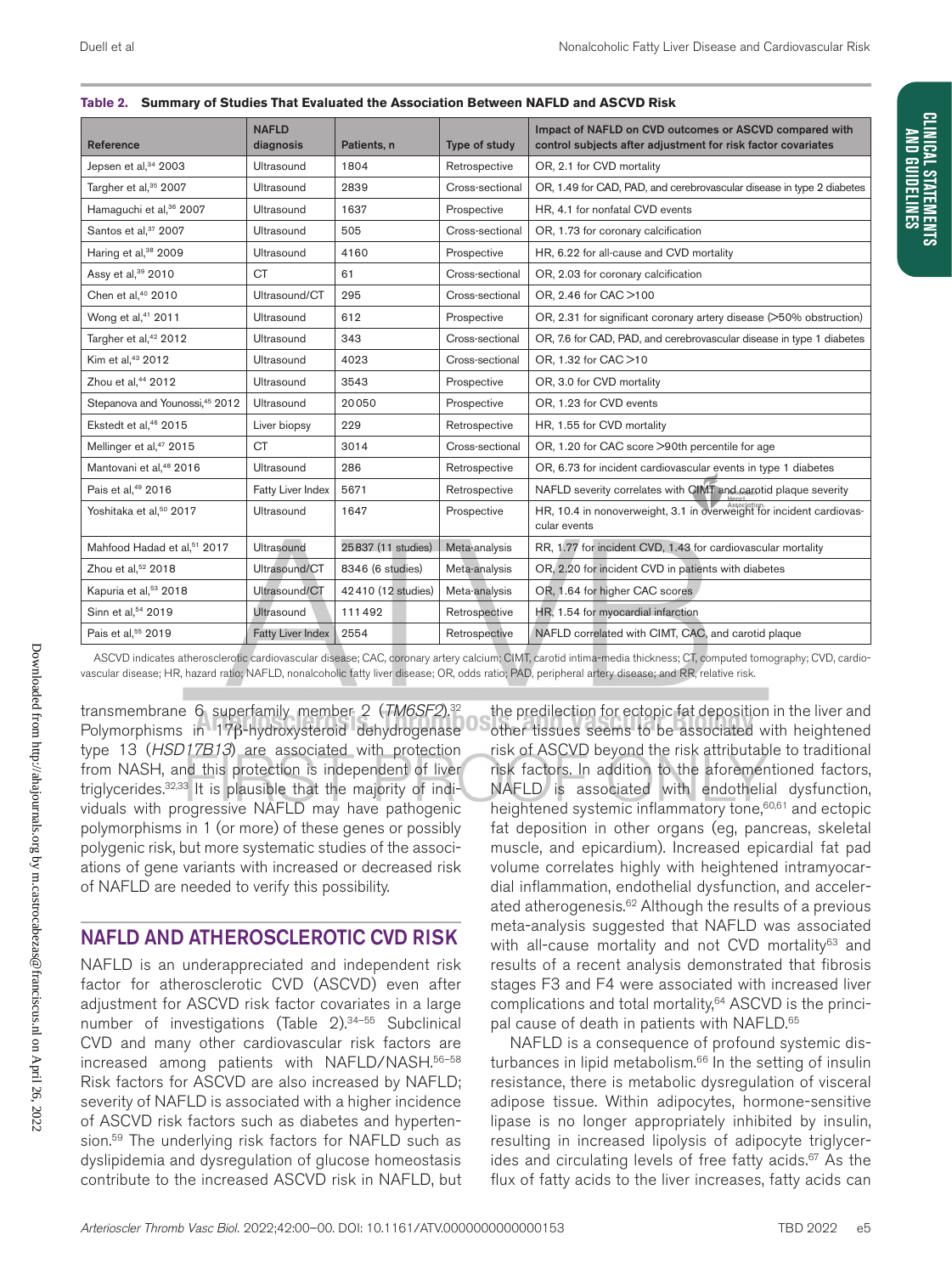**CLINICAL STATEMENTS AND GUIDELINES**

CLINICAL STATEMENTS<br>And Guidelines

be disposed of through a variety of pathways: (1) Fatty acids can be transported into mitochondria and consumed via β-oxidation; (2) they can be reassimilated into triglycerides, packaged into VLDL particles, and secreted into the circulation; (3) glycerol and odd chain fatty acids arising from triglycerides can be diverted to gluconeogenesis; and (4) if these systems are overwhelmed, excess triglyceride can form cytosolic fat droplets, leading to the development of NAFLD. The propensity for increased liver fat deposition is exacerbated by augmented de novo hepatic lipogenesis induced by insulin resistance.<sup>68</sup>

# NAFLD IN PATIENTS UNDERGOING PERCUTANEOUS CORONARY INTERVENTION AND CORONARY ARTERY BYPASS GRAFT SURGERY

Patients with NAFLD who undergo coronary angiography have an increased likelihood of having percutaneous coronary interventions or meeting criteria for coronary artery bypass graft surgery. Patients with NAFLD undergoing coronary artery bypass graft surgery have increased systemic markers of inflammation compared with individuals without NAFLD. Fatal and nonfatal outcomes after coronary artery bypass graft surgery may be increased in the context of NAFLD.69,70

## HYPOBETALIPOPROTEINEMIA AND NAFLD

Hypobetalipoproteinemia is an uncommon condition associated with low plasma levels of LDL-C <50 mg/ dL, often a consequence of truncation pathogenic variants in the gene encoding apoB.<sup>71</sup> This results in interference with hepatic synthesis of VLDL attributable to abnormal apoB folding and triglyceride accrual during MTP (microsomal transfer protein)–mediated VLDL assembly. Consequently, excess triglycerides in proportion to apoB can in turn lead to ectopic triglyceride deposition and hepatic steatosis. Although this form of NAFLD is mechanistically distinct from more typical NAFLD resulting from insulin resistance and features of the metabolic syndrome, it is unknown whether NAFLD that occurs in association with hypobetalipoproteinemia has a more benign course. Moreover, variants in *TM6SF2* also result in reduced hepatic VLDL secretion but are associated with increased risk of NAFLD.<sup>32</sup> Treatment with the lipid-lowering drugs mipomersen (an antisense molecule that blocks apoB mRNA) and lomitapide (an inhibitor of MTP) recapitulates defects in VLDL synthesis and development of NAFLD similar to hypobetalipoproteinemia<sup>72</sup> and has not been documented to cause NASH in the short-term follow-up, but the long-term risk of NASH is unknown.

Loss-of-function variants in the gene for proprotein convertase subtilisin/kexin type 9 (*PCSK9)* also cause hypobetalipoproteinemia but through a different mechanism resulting from increased LDLR activity and increased hepatic clearance of LDL particles from plasma.73 This form of hypobetalipoproteinemia is not associated with hepatic steatosis.

Familial combined hypobetalipoproteinemia is a rare disorder that is associated with low levels of VLDL, LDL, and high-density lipoprotein particles in plasma that are a consequence of homozygous or compound heterozygous loss-of-function pathogenic variants in the gene for angiopoietin like 3 (*ANGPTL3)*. 74 Production of VLDL may be normal in this condition, but extrahepatic clearance of triglyceride-rich lipoproteins is accelerated as a consequence of increased activity of lipoprotein lipase and endothelial lipase, as well as decreased levels of apo CIII. The association between this condition and risk of NAFLD is undefined.

# SAFETY OF STATINS IN NAFLD

Statins have an essential role in primary and secondary prevention of ASCVD. Although statin treatment is associated with a low risk of hepatic transaminase elevations, it is well documented that statins can be used safely and are not contraindicated in patients with NAFLD who have normal liver function.75,76 Results from post hoc analyses of data from statin trials suggested that cardiovascular outcomes may improve more in patients with mildly to moderately elevated aminotransferase levels (possibly resulting from NAFLD) compared with individuals with normal liver tests, in association with improved aminotransferase levels in the majority of individuals.<sup>77-79</sup>

# STRATEGIES FOR SCREENING FOR NAFLD AND NASH

A common misconception is that confirmation of normal plasma levels of alanine aminotransferase (ALT) and aspartate aminotransferase (AST) on routine laboratory testing is sufficient to exclude a diagnosis of NAFLD, but many patients with NAFLD have aminotransferase levels in the normal range, although frequently approaching the upper limit of normal. Moreover, hepatic ultrasonography is a relatively insensitive tool for identification of hepatic steatosis. As a consequence, many patients with NAFLD are undiagnosed or may be misdiagnosed as not having NAFLD. In some cases, patients may not be identified as having NAFLD until after they have progressed to NASH with cirrhosis or end-stage liver disease. Several strategies for identification of patients with increased risk or extant NAFLD have been developed. Because the definitive diagnosis of NAFLD is established on the basis of histological findings from liver biopsy, which is often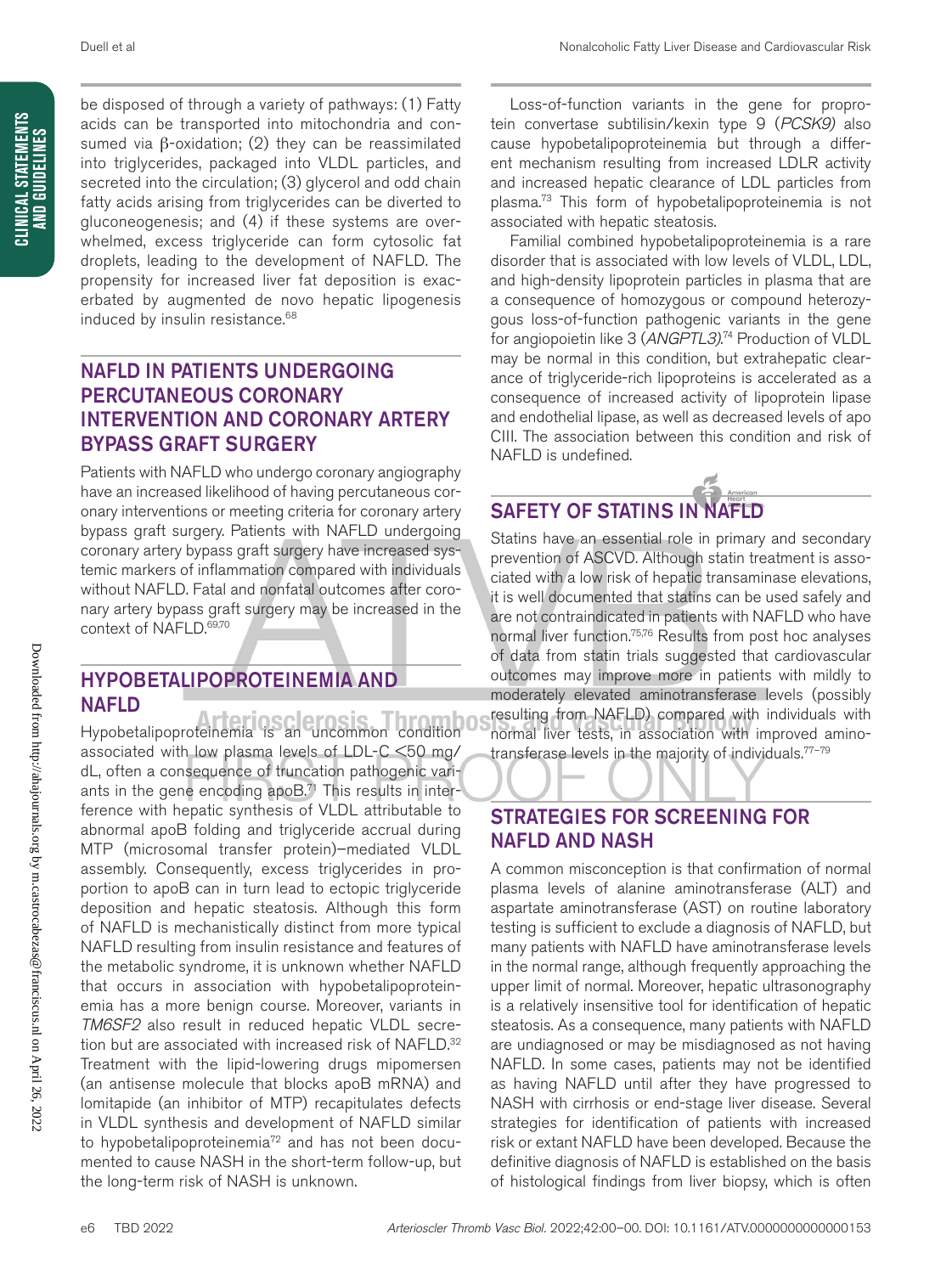unavailable, additional strategies have been developed to facilitate a tentative nonhistological diagnosis of NAFLD and to determine which patients warrant liver biopsy.

Patients with elevated plasma activities of ALT and AST warrant evaluation for causes of aminotransferase elevations and consideration of assessment for hepatic steatosis, particularly when risk factors for NAFLD are present. Patients with normal ALT and AST levels can be considered for evaluation for hepatic steatosis when multiple risk factors are present, particularly type 2 diabetes. The NAFLD fibrosis score is a tool for predicting the presence of fibrosis that is calculated with an online formula using readily available clinical data consisting of age, BMI, hyperglycemia, platelet count, albumin, and AST/ALT ratio.<sup>80</sup> The area under the receiver-operating characteristic curve for predicting advanced fibrosis is 0.85. Similarly, a simpler fibrosis-4 index score calculated from age, AST, ALT, and platelet count also predicted the presence or absence of advanced fibrosis, but the area under the receiver-operating characteristic curve was less robust than that of the NAFLD fibrosis score.<sup>81</sup>

Options for imaging studies include hepatic ultrasonography, computed tomography (CT) imaging, and magnetic resonance imaging (MRI), as summarized below. Advantages of ultrasonography include the relatively low cost, but the disadvantage is the relative insensitivity for identification of hepatic steatosis. If ultrasonography identifies hepatic steatosis in the absence of excess alcohol intake or causes of secondary or monogenic hepatic steatosis, a presumptive diagnosis of NAFLD can be made. CT imaging has greater sensitivity for detection of hepatic steatosis but has higher cost compared with ultrasonography and has the downside of exposure to ionizing radiation. MRI OSIS, a and magnetic resonance spectroscopy are excellent but expensive noninvasive tools for the detection and quantification of hepatic steatosis that have been used in many clinical trials but are more difficult to obtain for clinical use. Although these imaging studies are useful for identifying the presence and severity of hepatic steatosis, their utility for identifying fibrosis and steatohepatitis is limited.

Vibration-controlled transient elastography (ie, FibroScan) is an ultrasound-based method for noninvasive assessment of elasticity of the liver (ie, liver stiffness measurement) that is approved by the US Food and Drug Administration (FDA) for assessing liver disease in children and adults.<sup>82</sup> This imaging modality is becoming more readily available for clinical use and is efficacious for assessing steatosis and estimating the extent of fibrosis. In 1 study, the area under the receiveroperating characteristic curve for detection of advanced fibrosis was 0.93. In many centers, this imaging study is performed and interpreted by hepatologists. Magnetic resonance elastography is an additional tool to assess hepatic fibrosis.

Liver biopsy is the definitive test for diagnosis of more advanced stages of NAFLD that include hepatic steatosis, NASH, and cirrhosis, but it is an expensive procedure that is associated with risk of morbidity and very low risk of death.<sup>83</sup> Liver biopsy is not required in many patients but may be considered when the risk of advanced NASH is sufficiently elevated to warrant liver biopsy or when liver biopsy is required to exclude other causes of liver disease. Consultation with a hepatologist is warranted. Elevated NAFLD risk scores such as the NAFLD fibrosis score and fibrosis-4 index score and evidence of fibrosis by liver stiffness measurement are potential indications for liver biopsy. The enhanced liver fibrosis score is based on plasma extracellular matrix protein biomarkers, has a high negative predictive value, and has been recommended by the National Institute for Health and Care Excellence NAFLD guidelines as a potential additional tool for identifying patients who may benefit from liver biopsy.84,85 The presence of the metabolic syndrome or type 2 diabetes may lower the threshold for consideration of liver biopsy. American

## Summary of Diagnostic Imaging Tools: Pros, Cons, Sensitivity, and Specificity

- 1. Hepatic ultrasonography. Ultrasound is frequently used as the imaging modality of choice for detecting and evaluating NAFLD because it is noninvasive, does not expose the patient to radiation, and is relatively inexpensive.<sup>86,87</sup> Hepatic steatosis is detectable by ultrasound when >20% of hepatocytes contain lipid droplets.<sup>88</sup> The utility of ultrasound for assessment of NAFLD is limited because it is nonquantitative, subjective, less accurate for detecting mild disease/more accurate for moderate to severe disease, and unreliable for detecting fibrosis.<sup>89</sup> Ultrasound for detecting moderate to severe hepatic steatosis has a sensitivity and specificity of 79.7% and 86.2%, respectively.<sup>90</sup>
- 2. Vibration-controlled transient elastography (FibroScan). The Controlled Attenuated Parameter score is derived from the vibration-controlled transient elastography signal and is a convenient office-based measurement that accompanies the liver stiffness measurement. This measurement discriminates 4 grades of steatosis: S0, 0% to 10%; S1, 11% to 33%; S2, 34% to 66%; and S3, >67%. According to biopsy comparisons in a characteristic study,82 the Controlled Attenuated Parameter score identified patients with steatosis with area under receiver-operating characteristic curves of 0.87 (95% CI, 0.82–0.92) for S≥S1, 0.77 (95% CI, 0.71–0.82) for S≥S2, and 0.70 (95% CI, 0.64–0.75) for S=S3.
- 3. CT. When unenhanced CT imaging is used to identify steatosis, the severity of steatosis correlates with the magnitude of attenuation

**CLINICAL STATEMENTS**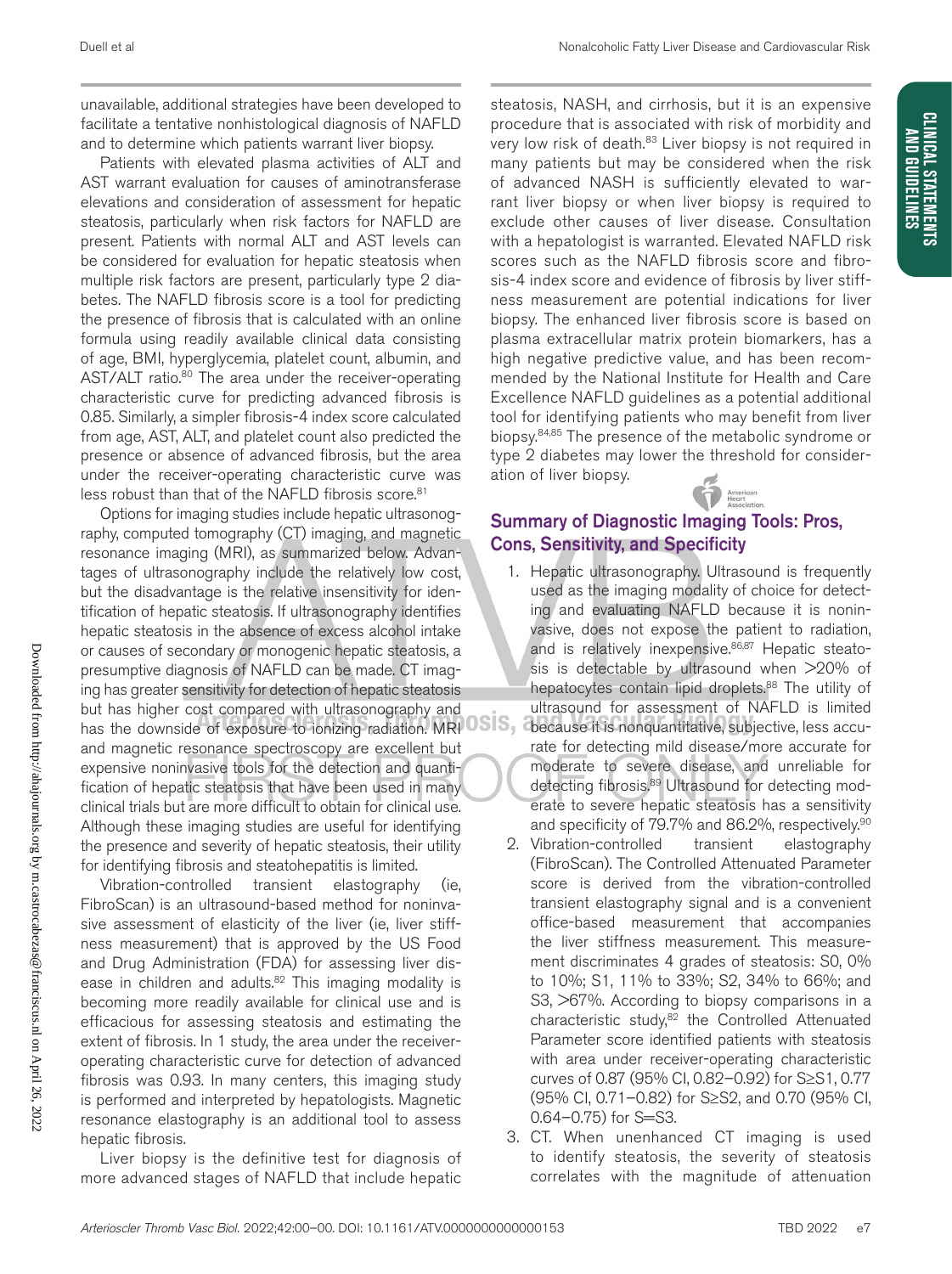measured in Hounsfield units.<sup>91</sup> The greater the steatosis is, the greater the attenuation is. Hence, CT imaging provides a more quantitative assessment of the degree of steatosis. However, like ultrasonography, it provides more precise diagnostic information in the presence of moderate to severe steatosis, with less sensitivity for detecting mild steatosis. Unenhanced CT has a sensitivity and specificity of 82% and 100%, respectively.<sup>88</sup> Because of its cost, need for ionizing radiation, and low sensitivity for detection of mild steatosis, it is not a favored imaging modality for assessing NAFLD.

4. MRI. MRI is currently the preferred imaging modality for quantitatively assessing NAFLD. It can reliably assess mild steatosis as well as moderate to severe grades. In 2 comparative studies, MRI significantly outperformed both ultrasound and CT imaging for detecting hepatic steatosis.<sup>92,93</sup> MRI demonstrated a clear capacity to distinguish histological grades of steatosis, whereas ultrasound and CT did not.<sup>93</sup> The sensitivity and specificity of MRI for hepatic steatosis are 76.7% to 90.0% and 87.1% to 81%, respectively.

# POTENTIAL INTERVENTIONS FOR NAFLD

This section briefly reviews the efficacy of various interventions, but treatment recommendations are beyond the scope of this scientific statement. There are 3 overlapping goals of treatment of patients with NAFLD. The first is to preserve liver function and to prevent progression to end-stage liver disease and hepatocellular carcinoma. The second is to prevent and treat metabolic complications such as diabetes, dyslipidemia, and the metabolic syndrome. The third but primary goal for many patients is to prevent cardiovascular complications. Fortunately, there are similarities in therapeutic strategies for achieving each of these goals.

# Lifestyle Modification

The mainstay of treatment for both NAFLD and NASH is lifestyle modification, with a focus on sustainably reducing adiposity, improving insulin sensitivity, and reducing cardiometabolic risk factors associated with the metabolic syndrome. Thus, lifestyle modification, including regular exercise and heart-healthy dietary habits, is the cornerstone of intervention for NAFLD and NASH. The amount of fat in the liver is reduced dramatically after a 10% reduction in body weight, and improvements can be seen with as little as 5% reduction in body weight.<sup>94</sup> Patients with NAFLD should aim for a 5% to 10% reduction in body weight for appreciable results, but this can be a challenging goal for many patients.

# Dietary Modification

Beyond the benefit attributable to significant weight loss in ameliorating NASH (ie, ≥10% body weight reduction), some specific dietary recommendations may exert independent effects in reducing NASH beyond weight loss. Hypocaloric diets, whether low carbohydrate or low fat, reduce intrahepatocellular lipid content, although the former results in faster (eg, within 2 days) and more pronounced effects even in an isocaloric context. Restriction of high-fructose corn syrup intake to <20 g/d has been shown to improve NASH even in the absence of weight loss.<sup>95</sup> Sucrose-sweetened beverages are a significant source of fructose intake for many individuals. Consumption of a Mediterranean-like diet with a pattern of dietary consumption limited to 8 to 12 hours during the day and restriction of food before bedtime may be most advantageous in formulating dietary recommendations for NASH.<sup>51</sup> Mediterraneanstyle dietary habits have been shown to reduce hepatic fat and to improve insulin sensitivity independently of exercise and weight loss.<sup>96</sup> This is a particularly important consideration given the difficulty that many patients have achieving sustainable weight loss.<sup>97</sup> Currently, the Mediterranean diet is the only specific dietary pattern recommended by the European Association for the Study of the Liver/European Association for the Study of Diabetes/European Association for the Study of Obesity clinical practice guidelines for the treatment of NAFLD and NASH.<sup>98</sup> Fructose intake should be minimized because it aggravates weight gain, stimulates intrahepatic triglyceride accumulation, and has been associated with worsening fibrosis and progression to NASH among patients with NAFLD.99,100 Restriction of dietary fat intake may lower plasma triglyceride levels, particularly when the triglyceride concentration is severely elevated >800 to 1000 mg/dL, but increased carbohydrate intake may increase triglyceride levels in some individuals with triglycerides in the range of 500 to 1000 mg/dL. Consultation with a dietitian can be invaluable to educate patients and to facilitate optimization of dietary habits.

# Alcohol Avoidance

Excess alcohol consumption is an independent risk factor for hepatic steatosis. Ethanol exerts a number of metabolic alterations in the liver, predisposing hepatocytes to excess fatty acid and triglyceride production; it also reduces fatty acid β-oxidation and VLDL secretion. Hepatic alcohol dehydrogenase converts alcohol to acetaldehyde. The acetaldehyde is metabolized to acetate by acetaldehyde dehydrogenase. Both of these reactions convert NAD to NADH, thereby increasing the cytosolic redox potential of the cell. This results in reduced gluconeogenesis and diminished flux of acetyl coenzyme A (through the citric acid cycle), and the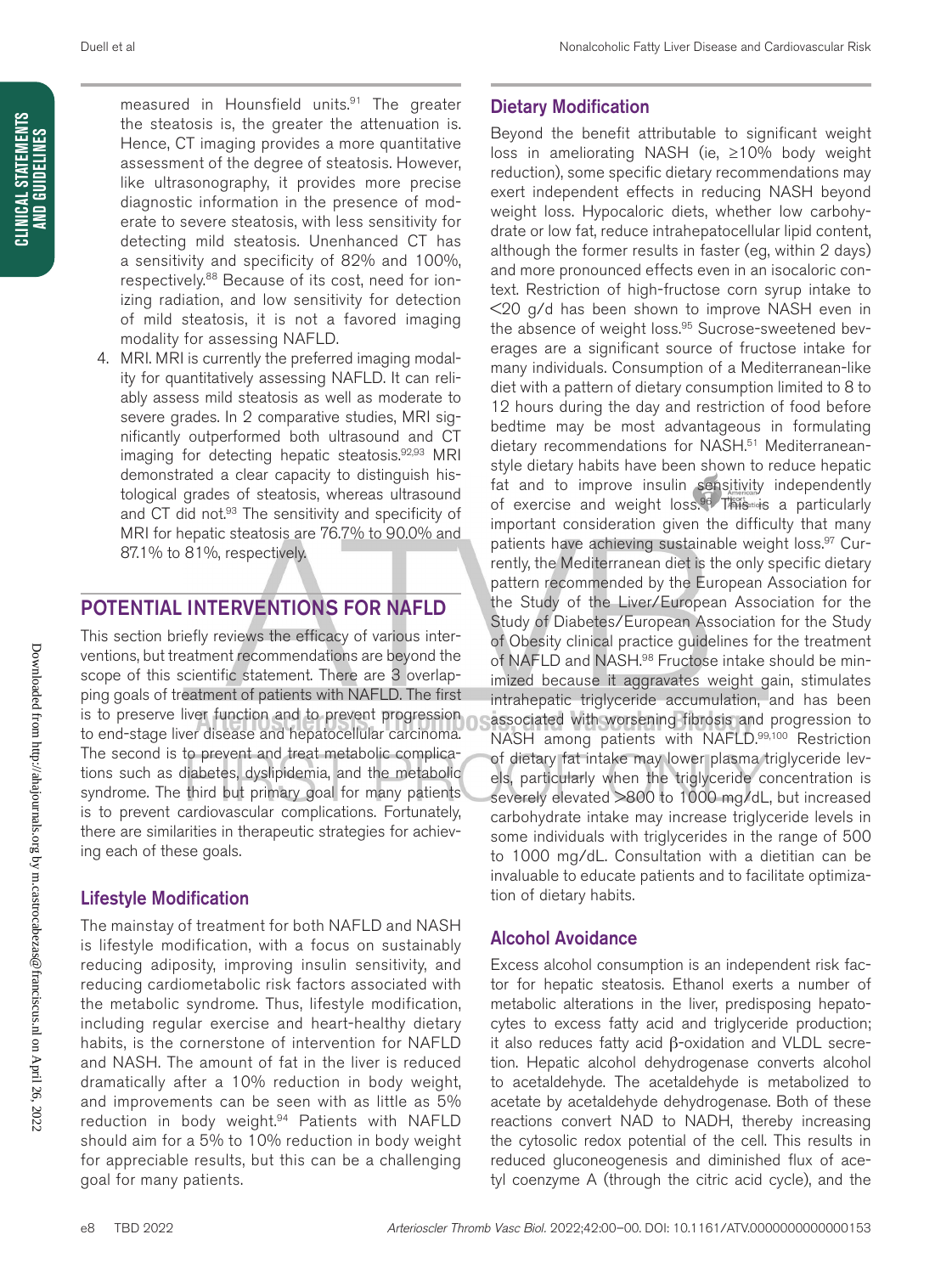**CLINICAL STATEMENTS AND GUIDELINES**

**CLINICAL STATEMENTS** AND GUIDELINES

excess acetyl coenzyme A is diverted to ketone body and fatty acid biosynthesis.<sup>101,102</sup> Excess ethanol reduces the availability of peroxisomal proliferator-activated receptor (PPAR)-α, a nuclear transcription factor inhibited by acetaldehyde.<sup>102,103</sup> PPAR- $\alpha$  is responsible for regulating mitochondrial fatty acid transport and β-oxidation. In the setting of impaired PPAR- $\alpha$  signaling, fatty acids and triglycerides accumulate in the hepatocyte cytosol secondary to impaired oxidative metabolism and reduced capacity for VLDL production and secretion. The excess triglycerides accumulate intracellularly as lipid droplets, potentiating steatosis resulting from insulin resistance or other pathogeneses.

Excessive alcohol intake, defined as >2 drinks daily (eg, 24 oz beer, 8 oz wine, or 2 oz spirits) is reported by ≈8% of the adult population in the United States and is associated with increased risk of alcohol-associated liver disease and cirrhosis. Whereas moderate drinking (ie, 1–2 drinks daily) may reduce the risk of NASH and CVD in the general population, studies indicate that any alcohol consumed with established NASH enhances disease progression and therefore should be completely avoided.104,105

# **Exercise**

Exercise is another essential lifestyle intervention for management of NAFLD that decreases hepatic steatosis, increases free fatty acid uptake in myocytes, and increases insulin sensitivity independently of weight loss.<sup>97,106</sup>

## **Arteriosclerosis, Thrombosis, and Vascular Biology Medications**

# Weight Loss

The effect of weight loss on NASH has been examined in several prospective trials. In 1 study of 293 obese (mean BMI, 31.3 kg/m2) Cuban subjects (approximately two-thirds with the metabolic syndrome and one-third with diabetes) with histologically documented NASH, 12 months of lifestyle intervention (ie, low-fat hypocaloric diet that provided 750 kcal/d less than daily energy requirements) resulted in a mean 4.6-kg weight loss and resolution of NASH in 25%. An important point is that among obese patients who reduced body weight by at least 10%, repeat liver biopsy demonstrated resolution of NASH in 90% and improvement in fibrosis and portal inflammation; lower body weight loss (eg, 5%) correlated with only an ≈40% improvement in NASH resolution. 94 Another 12-month study conducted in 154 Korean individuals with NASH also observed >90% resolution of liver fat assessed by magnetic resonance spectroscopy in patients sustaining ≥10% body weight reduction (mean weight loss, 5.6 kg) after a low-fat, low-glycemic diet combined with 20 to 30 minutes of physical activity daily.107 Finally, in a more recent 18-month weight

loss study in 278 men and women (mean BMI, 30.8  $kg/m<sup>2</sup>$ ), a Mediterranean diet was superior to a low-fat diet in reducing hepatic fat assessed by MRI, despite more modest weight loss (mean, ≈3 kg).108 Taken together, these findings show that a weight reduction of ≥10% achieved by reduced energy intake (Mediterranean diet versus low fat diet) and enhanced energy expenditure can have a dramatic effect in reversing NASH over a relatively short time frame.

Sustained weight reduction is difficult for many patients to achieve through lifestyle modification alone. FDAapproved weight-lowering medications such as phentermine, phentermine+topiramate, bupropion+naltrexone, high-dose liraglutide, high-dose semaglutide, and orlistat may be appropriate and efficacious for achievement of sustained weight loss in some patients with BMI >30 kg/m<sup>2</sup> (or BMI  $>$ 27 kg/m<sup>2</sup> in association with comorbid conditions),109 but the role of these agents in the management of NAFLD and NASH is currently undefined. The efficacy of liraglutide and semaglutide for treatment of NAFLD is reviewed below.

The most efficacious intervention for achieving sustained major median weight loss of 21% to 30% is bariatric surgery (eg, Roux-en-Y gastric bypass, sleeve gastrectomy, and other procedures),110 which is associated with multiple health benefits that include remission of type 2 diabetes and improved dyslipidemia,<sup>111</sup> decreased risk of ASCVD events,<sup>112</sup> and amelioration of NAFLD and NASH.<sup>113-116</sup> Hence, bariatric surgery is a consideration for selected patients with BMI >35 kg/m2 and NAFLD or NASH.

#### *Arterioscler Thromb Vasc Biol.* 2022;42:00–00. DOI: 10.1161/ATV.0000000000000153 TBD 2022 e9

A systematic review of glucose-lowering drugs used to treat NASH showed that compared with placebo, pioglitazone improved liver function, reduced liver fat, and decreased NASH despite increasing body weight.<sup>117,118</sup> The evidence for other thiazolidinediones is more limited.60 Pioglitazone has a beneficial effect on NASH in people with and without diabetes, although it appears to have a more robust effect in those with diabetes.<sup>119</sup> The heterogeneity in response may relate to genetic<sup>120</sup> or other factors.<sup>121</sup>

### *Liraglutide*

*Pioglitazone*

The glucagon-like peptide 1 receptor agonist liraglutide is highly efficacious for treatment of type 2 diabetes and has proven cardiovascular benefit.<sup>122</sup> In the LEAN trial (Liraglutide Safety and Efficacy in Patients With Non-Alcoholic Steatohepatitis), 52 overweight patients with biopsy-proven NASH were randomized to treatment with liraglutide 1.8 mg SC daily or placebo for 48 weeks. Compared with placebo, liraglutide significantly resolved NASH in about one-third of patients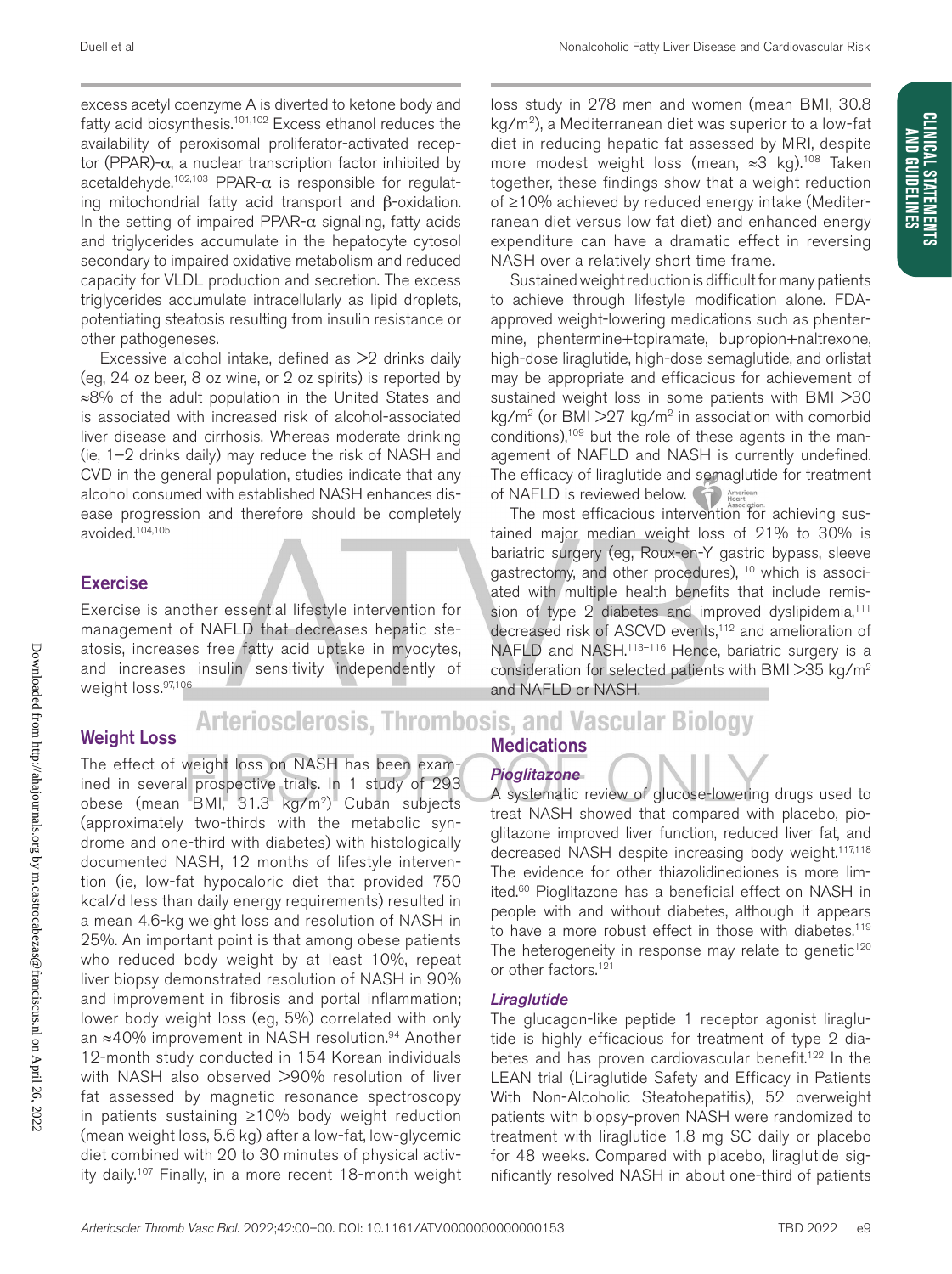(39% versus 9%; *P*=0.019) and reduced progression of fibrosis (9% versus 36%; P=0.04).<sup>123</sup> However, confirmatory studies using liraglutide are needed, as is determining the extent to which improvement in NASH may be attributable to mechanisms beyond weight loss. In contrast, other diabetes therapies (eg, dipeptidyl peptidase inhibitors and inhibitors of the sodium-glucose transport protein 2) either have exhibited no favorable effects on NASH or have been insufficiently evaluated to date, despite modest, albeit significant, weight loss in association with sodium-glucose transport protein 2 inhibitor treatment.<sup>124,125</sup>

#### *Semaglutide*

This glucagon-like peptide 1 receptor agonist was tested in a randomized placebo-controlled 72-week study of 320 patients with biopsy-proven NASH with liver fibrosis stages 1 to 3.126 Although semaglutide is used to treat diabetes at a dose of 0.25, 0.5, or 1 mg SC weekly, the drug was administered in this trial at doses of 0.1, 0.2, or 0.4 mg SC or corresponding placebo daily. This corresponds to total weekly doses of 0.7, 1.4, or 2.8 mg. Resolution of NASH with no worsening of fibrosis occurred in 40% treated with 0.1 mg daily, 36% with 0.2 mg daily, 59% with 0.4 mg daily, and 17% with placebo (*P*<0.001 for semaglutide 0.4 mg versus placebo), but there were no differences in rates of improvement of fibrosis stage. Placebo-corrected weight loss was 12% in the semaglutide 0.4 mg daily group. It is notable that the results of another study demonstrated 12.4% placebo-corrected weight loss in 1961 adult nondiabetic patients with BMI ≥30 kg/m<sup>2</sup> or BMI > 27 kg/m<sup>2</sup> with comorbid conditions  $\bigcap$ who were treated with semaglutide 2.4 mg SC weekly for 68 weeks.<sup>127</sup>

### *Metformin*

Metformin is a first-line therapy for patients with type 2 diabetes. It has a mild insulin-sensitizing effect that may relate in part to suppression of hepatic gluconeogenesis and mild weight reduction that accompanies its use. Metformin has been shown to result in modest biochemical improvement in patients with NAFLD not responding to lifestyle interventions.128 It also improves liver histology and ALT levels in about onethird of patients with NASH, likely attributable in part to weight loss.<sup>129</sup> In an open-label study, the combination of rosiglitazone and metformin conferred greater benefit in patients with NASH than rosiglitazone alone.130 Despite the results from these studies, the quality of evidence supporting the use of metformin in NASH is low,<sup>131</sup> and its use to treat NASH and NAFLD is not currently recommended.

### *Lipid-Lowering Agents*

Studies evaluating lipid-lowering lowering therapies on NASH (eg, statins, ezetimibe, fibrates, omega-3 fatty

acids) have generally been negative or have yielded inconsistent results. Data on NAFLD and NASH are lacking for other therapies with proven CVD benefit (eg, proprotein convertase subtilisin/kexin type 9 inhibitors, icosapent ethyl).<sup>125,132,133</sup>

### *Leptin in Lipodystrophy*

Because of the rarity of the condition, large controlled studies are unlikely to be performed in patients with lipodystrophy. However, in a study of 27 patients with lipodystrophy and hypoleptinemia, 86% met criteria for NASH at baseline, whereas only 33% had NASH after leptin treatment for ≈2 years. Significant improvements were observed in steatosis grade, mean NAFLD activity scores, and metabolic profiles, and fibrosis did not progress.134 Similar results were observed in a smaller study,<sup>135</sup> suggesting that leptin is an effective therapy for NASH in patients with hypoleptinemia and lipodystrophy.

#### *Pharmacological Intervention Specifically for NAFLD/NASH* American<br>Heart

Although a number of medications have shown promise for treating NAFLD/NASH, none are yet approved by the FDA. A large number of prospective randomized clinical trials are underway to test the safety and efficacy of these drugs for regressing steatosis and preventing fibrosis and progression to hepatic cirrhosis. Currently, any drug prescribed for treatment of NAFLD/NASH must be considered off-label.

### *Vitamin E*

In patients with biopsy-proven NASH, serum levels of antioxidants, including α-tocopherol (vitamin E), are significantly reduced.<sup>136</sup> At least some histological injury in NASH is attributable to oxidative damage incurred by the intracellular generation of reactive oxygen species.<sup>83</sup> These findings provided the conceptual justification for testing whether vitamin E provides benefit for patients with established NASH. The TONIC trial (Treatment of NAFLD in Children) evaluated the efficacy of vitamin E 800 IU daily compared with placebo over 96 weeks of treatment in children and adolescents with NASH.137 Compared with placebo, vitamin E did not reduce serum levels of ALT; however, it did significantly reduce hepatocellular ballooning and NAFLD activity score and increase the percentage of patients who resolved NASH (58% versus 28%; *P*=0.006). In the PIVENS trial (Pioglitazone Versus Vitamin E Versus Placebo for the Treatment of Nondiabetic Patients with Nonalcoholic Steatohepatitis), compared with placebo, vitamin E therapy dosed at 800 IU daily reduced both serum ALT and AST levels and reduced hepatic steatosis and lobular inflammation in adults with biopsy-proven NASH.<sup>138</sup> Fibrosis, however, was not improved. Given these findings, therapy with vitamin E 800 IU can be considered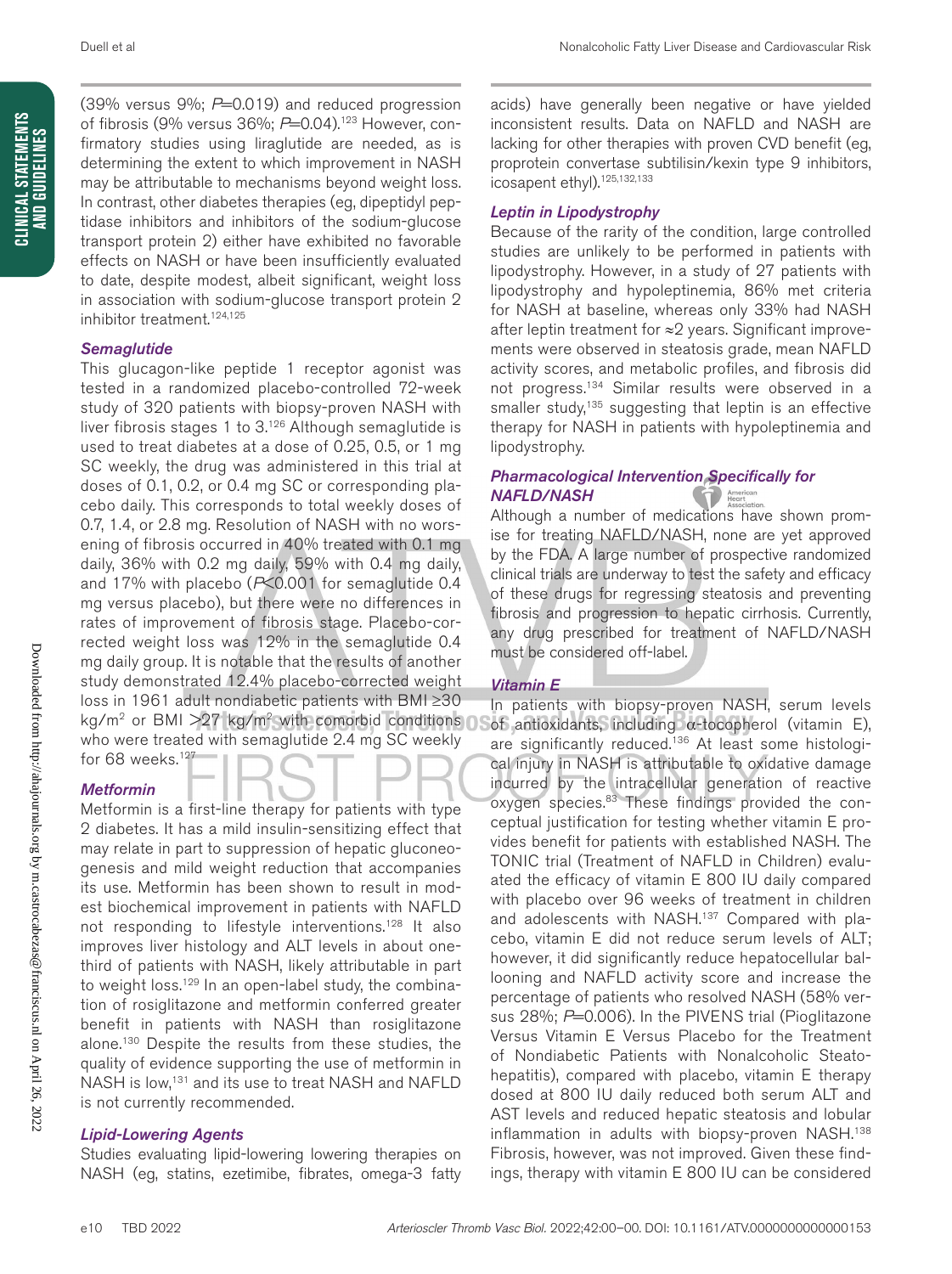for some patients with biopsy-proven NASH who are not diabetic and have not yet progressed to cirrhosis.<sup>83</sup> It is important to note that treatment with vitamin E 400 IU daily compared with placebo for 7 to 12 years was associated with increased risk of prostate cancer in healthy men (hazard ratio,  $1.17$ ),<sup>139</sup> suggesting that treatment with vitamin E may not be appropriate for men with a diagnosis of or high risk for prostate cancer. The results of several randomized placebo-controlled clinical trials have shown that vitamin E supplementation does not prevent cardiovascular events and may increase the risk of heart failure.<sup>140</sup>

#### *Farnesoid X Receptor Agonists*

The farnesoid X receptor (FXR) is a nuclear transcription factor that, when activated, suppresses expression of cholesterol 7-α-hydroxylase, the enzyme that regulates the rate-limiting step for bile acid biosynthesis from cholesterol. In addition, FXR affects hepatocyte triglyceride metabolism by inhibiting lipogenesis and activating mitochondrial β-oxidation and intracellular triglyceride clearance.141 Bile acids are naturally occurring ligands for FXR. Treatment with cholic acid in patients with lipodystrophy and hepatic steatosis did not reduce hepatic triglyceride content, perhaps because cholic acid was not a potent FXR agonist.142 Obeticholic acid  $(6\alpha$ -ethyl-chenodeoxycholic acid) is a derivative of chenodeoxycholic acid that has high affinity for FXR.143 In the FLINT trial (Farnesoid X Nuclear Receptor Ligand Obeticholic Acid for Non-Cirrhotic, Non-Alcoholic Steatohepatitis), compared with placebo in patients with biopsy-proven NASH, obeticholic acid significantly improved serum ALT levels, steatosis, hepatocellular OSIS. ballooning, fibrosis, and lobular inflammation.<sup>144</sup> Clinical trials with this agent continue, but the FDA determined that the benefit of obeticholic acid based on surrogate histopathologic end points remains uncertain and did not sufficiently outweigh potential risks to support accelerated approval of the treatment for patients with fibrosis attributable to NASH.

### *Other Experimental Agents*

1. Pentoxifylline. Tumor necrosis factor- $\alpha$  is a master regulator of cytokine biosynthesis and inflammation.<sup>145</sup> Tumor necrosis factor- $\alpha$  secreted by macrophages promotes hepatocyte injury and caspase-induced apoptosis.<sup>146</sup> Treatment with pentoxifylline, an inhibitor of tumor necrosis factor- $\alpha$ production, for 1 year improved steatosis and lobular inflammation and showed a nonsignificant trend for improving fibrosis in patients with NASH.<sup>147</sup> In a meta-analysis of 5 trials, pentoxifylline significantly reduced levels of ALT, AST, and tumor necrosis factor-α; NAFLD activity score; and lobular inflammation, with nonsignificant trends for improving ballooning and severity of steatosis compared with placebo.<sup>148</sup> In addition to reducing inflammatory cytokine expression, pentoxifylline reduced oxidative stress secondary to scavenging oxygen free radicals and prevention of formation of fatty acid peroxides, which correlated with improvements in fibrosis and lobular inflammation.<sup>149</sup>

- 2. Emricasan. Caspase-driven apoptosis and inflammation are important contributors to progressive hepatic injury in NAFLD/NASH. Emricasan is a pan-caspase inhibitor. Emricasan treatment reduced serum levels of aminotransferase, caspases 3 and 7, and cleaved cytokeratin 18 in patients with NASH<sup>150</sup> but failed to improve liver histology in a placebo-controlled trial of 318 patients treated for 72 weeks.<sup>151</sup>
- 3. Cenicriviroc. Activation of C-motif chemokine receptor 2 by monocyte chemoattractant protein-1 on the surface of monocytes stimulates monocyte recruitment and potentiates hepatic inflammation and phagocytosis of cellular debris.152 Activation of C-C chemokine receptor 5 expressed on the surface of hepatic stellate cells potentiates fibrosis and hepatocyte regeneration.<sup>153</sup> Cenicriviroc antagonizes both C-motif chemokine receptor 2 and C-C chemokine receptor 5, which was hoped to inhibit hepatic inflammation and fibrosis, but the drug lacks efficacy and is unlikely to have clinical utility.154,155
- 4. Elafibranor. Elafibranor is a dual PPAR-α/δ agonist that was expected to improve NASH/NAFLD because of (1) PPAR-  $\alpha$ -mediated regulation of hepatic fatty acid metabolism and triglyceride biosynthesis, (2) improved lipoprotein lipase–mediated hydrolysis of VLDL triglycerides in blood,<sup>156</sup> and (3) PPAR-δ–mediated antagonism of hepatocyte insulin resistance and lipotoxicity.<sup>157</sup> Despite promising phase 1 and 2 data,<sup>158</sup> a phase 3 trial (RESOLVE-IT [Phase 3 Study to Evaluate the Efficacy and Safety of Elafibranor Versus Placebo in Patients With Nonalcoholic Steatohepatitis]) in 1070 patients with stage 2 or 3 NASH was terminated early because the drug failed to meet the primary end point in an interim analysis.
- 5. Lanifibranor. This drug is a PPAR-α/δ/γ agonist that was evaluated in a phase 2b study of 247 patients with active NASH who were randomized 1:1:1 to receive daily lanifibranor 1200 or 800 mg or placebo for 24 weeks.<sup>159</sup> Treatment with lanifibranor 1200 or 800 mg compared with placebo was associated with increased resolution of NASH without worsening of fibrosis (49%, 39%, and 22%, respectively), more frequent improvement in fibrosis stage by at least 1 without worsening of NASH (48%, 34%, and 29%, respectively), and increased resolution of NASH with improvement in fibrosis stage by least 1 (35%, 25%, and 9%, respectively).159 Phase 3 testing in a 72-week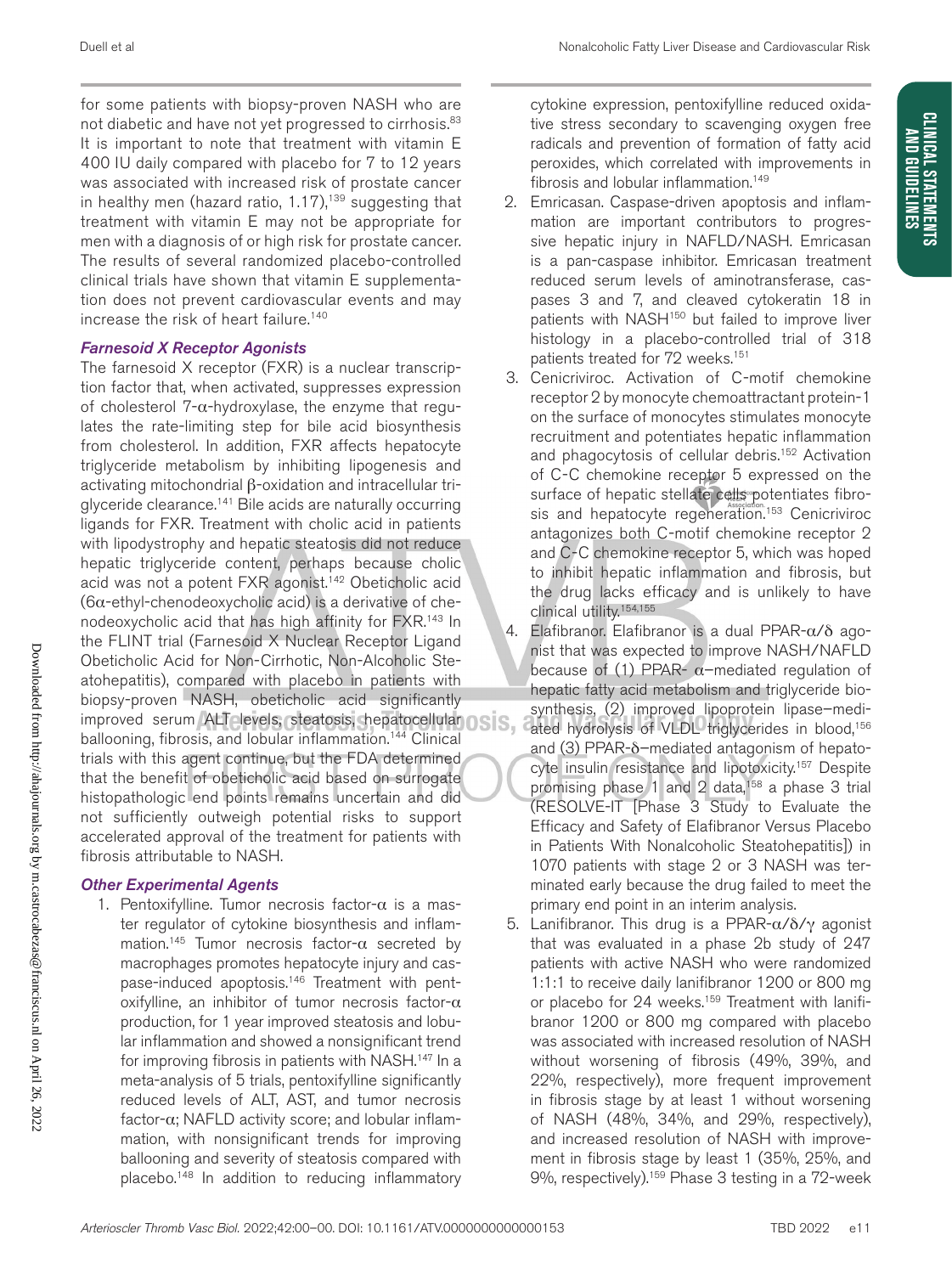study in a cohort of adults with NASH and fibrosis score of 2 or 3 treated with lanifibranor 800 or 1200 mg daily compared with placebo is planned (NATiV3 [NASH Lanifibranor Phase 3 Trial]).160

6. Arachidyl amido cholanoic acid is a novel fatty acid–bile acid conjugate that downregulates stearoyl-CoA desaturase 1 activity in the liver.<sup>161</sup> Stearoyl-CoA desaturase 1 is the rate-limiting enzyme in conversion of saturated fatty acids to monounsaturated fatty acids. Preclinical data from animal models demonstrated decreased hepatic steatosis, inflammation, and fibrosis. Phase 2b data from the ARREST trial (Aramachol for Resolution of Steatohepatitis) conducted in 247 subjects with hemoglobin A1c >6.6%, BMI of 25 to 40 kg/m<sup>2</sup>, NAFLD activity score ≥4, and hepatic fat ≥5.5% on magnetic resonance spectroscopy treated with arachidyl amido cholanoic acid for 52 weeks showed a trend for decreased hepatic fat and higher rates of NASH resolution without worsening of fibrosis (P=0.051). The ARMOR study (Aramchol in Subjects With NASH) is a phase 3 randomized placebo-controlled trial that will evaluate the efficacy and safety of arachidyl amido cholanoic acid 300 mg twice daily compared with placebo (2:1) in adults with NASH and fibrosis stages 2 to 3 who have prediabetes or type 2 diabetes and BMI of 25 to 40 kg/m<sup>2,162</sup> Arachidyl amido cholanoic acid was granted fasttrack designation status by the FDA for develop-

# ment for the treatment of NASH. SUMMARY AND CONCLUSIONS

NAFLD and NASH are increasingly common conditions that are underdiagnosed and underappreciated as risk factors for ASCVD morbidity and mortality. Improved diagnostic strategies for identification of NAFLD and NASH are needed, but existing modalities such as ultrasound-based vibration-controlled transient elastography (FibroScan) assessment of hepatic elasticity and steatosis are useful for disease staging and longitudinal monitoring. A major gap exists in the treatment for NAFLD and NASH. Lifestyle modification that includes 5% to 10% weight loss, increased physical activity, and dietary modification is a key intervention, but further studies are needed to define optimal treatment strategies for the prevention of both hepatic and cardiovascular complications from NAFLD. Many experimental drugs with targeted mechanisms of action are in development, but toxicity has been an impediment for many. It is hoped that with increased awareness of NAFLD, better access to reliable imaging tools for screening and monitoring for NAFLD, and proven tools for the treatment of NAFLD, the rising tide of NASH

and more advanced hepatic disease can be reversed and adverse ASCVD outcomes prevented.

# KEY TAKE-HOME MESSAGES FOR HEALTH CARE PROFESSIONALS

- 1. NAFLD is common, occurring in >25% of individuals worldwide, with rates increasing everywhere in association with rising rates of obesity and the metabolic syndrome.
- 2. Most patients with NAFLD are undiagnosed. Measurements of AST and ALT are not useful for diagnosing NAFLD and NASH because of poor sensitivity and specificity. AST and ALT levels can be normal, even among patients with NASH. Liver biopsy is the gold standard for diagnosis of NAFLD and NASH, but the procedure is expensive and has increased risk of complications. Noninvasive diagnostic options such as vibration-controlled transient elastography (FibroScan) are available but are underused.
- 3. Most patients with hepatic steatosis do not progress to develop NASH, cirrhosis, or hepatocellular carcinoma, but a subgroup will. It is difficult to identify which patients will have progression of disease, so imaging studies, possibly in combination with liver biopsy, are essential for monitoring disease severity and progression. Routine hepatic ultrasonography is useful if it demonstrates hepatic steatosis, but it cannot quantify the extent of steatosis, nor can it rule out hepatic steatosis because of insensitivity of the technique.
	- NAFLD occurs in association with insulin resistance, with or without diabetes, obesity (especially visceral adiposity), metabolic syndrome, and dyslipidemia consisting of hypertriglyceridemia, increased free fatty acids, low high-density lipoprotein cholesterol, and small dense LDL. Genetic factors (monogenic or polygenic) modulate the risk of development of NAFLD and progression to NASH.
- 5. NASH is an increasingly common cause of endstage liver disease.
- 6. NASH is a contributor to and marker for increased ASCVD risk. Many risk factors for NAFLD are also risk factors for ASCVD. A component of the increased risk of ASCVD in NAFLD is attributable to individual risk factors, but the presence of NAFLD is associated with increased ASCVD risk compared with individuals who have the same ASCVD risk factors without NAFLD.
- 7. NAFLD can be considered a risk enhancer when ASCVD risk is assessed in patients.
- 8. Lifestyle intervention is the key therapeutic intervention for patients with NAFLD. Dietary modification, increased physical activity, weight loss, and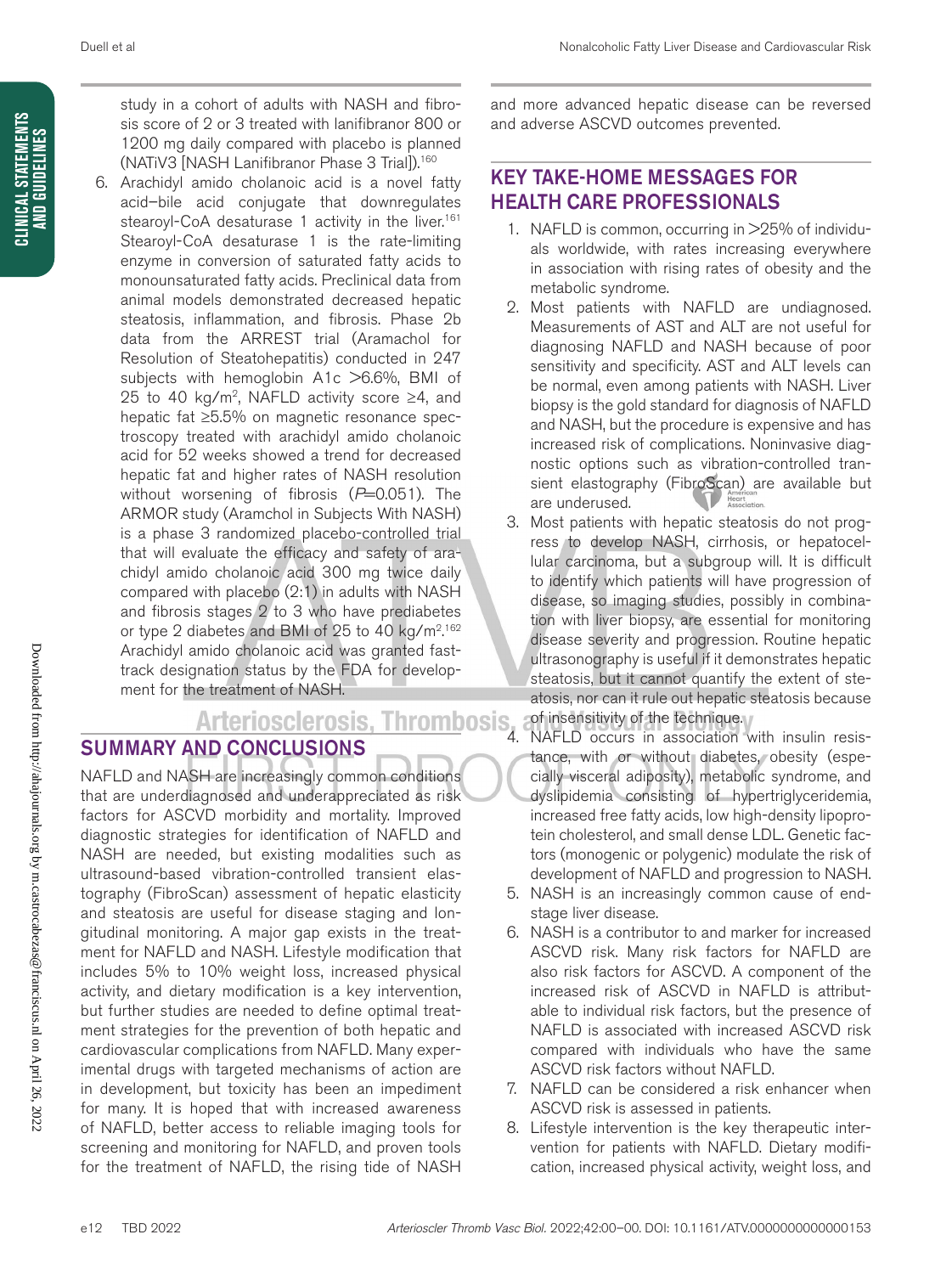**CLINICAL STATEMENTS AND GUIDELINES**

**CLINICAL STATEMENTS AND GUIDELINES** 

alcohol avoidance are strongly encouraged. Weight loss of 5% to 10% of body weight can reverse hepatic steatosis and stabilize or diminish NASH in many patients, but this goal is frequently difficult to achieve. Improved insulin sensitivity, reduced hyperglycemia, and triglyceride lowering are additional goals of treatment.

- 9. Glucagon-like peptide 1 receptor agonists may modestly improve NAFLD in association with improved glycemia, weight loss, and reduced risk of major adverse cardiovascular events.
- 10. Novel experimental drug therapies that target various steps in the pathogenesis of NAFLD are in development, but most have modest efficacy, and toxicity has been a limiting factor for some agents.
- 11. An informational handout about NAFLD is available for patient education (Supplemental Figure 1).

#### ARTICLE INFORMATION

The American Heart Association makes every effort to avoid any actual or potential conflicts of interest that may arise as a result of an outside relationship or a personal, professional, or business interest of a member of the writing panel.

Specifically, all members of the writing group are required to complete and submit a Disclosure Questionnaire showing all such relationships that might be perceived as real or potential conflicts of interest.

This statement was approved by the American Heart Association Science Advisory and Coordinating Committee on January 13, 2022, and the American Heart Association Executive Committee on February 21, 2022. A copy of the document is available at https://professional.heart.org/statements by using either "Search for Guidelines & Statements" or the "Browse by Topic" area. To purchase additional reprints, call 215-356-2721 or email [Meredith.Edelman@](mailto:Meredith.Edelman@wolterskluwer.com) [wolterskluwer.com](mailto:Meredith.Edelman@wolterskluwer.com).

The American Heart Association requests that this document be cited as follows: Duell PB, Welty FK, Miller M, Chait A, Hammond G, Ahmad Z, Cohen DE, Horton JD, Pressman GS, Toth PP; on behalf of the American Heart Association Council on Arteriosclerosis, Thrombosis and Vascular Biology; Council on Hypertension; Council on the Kidney in Cardiovascular Disease; Council on Lifestyle and Cardiometabolic Health; and Council on Peripheral Vascular Disease. Nonalcoholic fatty liver disease and cardiovascular risk: a scientific statement from the American Heart Association. *Arterioscler Thromb Vasc Biol*. 2022;42:e•••–e•••. doi: 10.1161/ATV.0000000000000153

The expert peer review of AHA-commissioned documents (eg, scientific statements, clinical practice guidelines, systematic reviews) is conducted by the AHA Office of Science Operations. For more on AHA statements and guidelines development, visit https://professional.heart.org/statements. Select the "Guidelines & Statements" drop-down menu, then click "Publication Development."

Permissions: Multiple copies, modification, alteration, enhancement, and/or distribution of this document are not permitted without the express permission of the American Heart Association. Instructions for obtaining permission are located at https://www.heart.org/permissions. A link to the "Copyright Permissions Request Form" appears in the second paragraph (https://www.heart.org/en/aboutus/statements-and-policies/copyright-request-form).

#### **Disclosures**

#### **Writing Group Disclosures**

| <b>Writing Group Disclosures</b> |                                                                       |                   |                              |                                   |                          |                           |                                                       |       |
|----------------------------------|-----------------------------------------------------------------------|-------------------|------------------------------|-----------------------------------|--------------------------|---------------------------|-------------------------------------------------------|-------|
| Writing group<br>member          | Employment                                                            | Research<br>grant | Other<br>research<br>support | Speakers'<br>bureau/<br>honoraria | <b>Expert</b><br>witness | Ownership<br>interest     | Consultant/<br>advisory board                         | Other |
| P. Barton Duell                  | Oregon Health & Science University<br>Knight Cardiovascular Institute | None              | None<br>יפופח                | None<br>v                         | None<br>Suit a           | $\Gamma^{\text{None}}$ 00 | None                                                  | None  |
| Francine K. Welty                | Beth Israel Deaconess Medical Center                                  | <b>None</b>       | None                         | <b>None</b>                       | None                     | None                      | None                                                  | None  |
| Zahid Ahmad                      | University of Texas Southwestern<br><b>Medical Center</b>             | None              | None                         | None                              | None                     | None                      | None                                                  | None  |
| Alan Chait                       | University of Washington                                              | None              | None                         | None                              | None                     | Theripion*                | Pfizer*; LIB*                                         | None  |
| David E. Cohen                   | Brigham and Women's Hospital,<br>Harvard Medical School               | None              | None                         | None                              | None                     | None                      | None                                                  | None  |
| Gmerice Hammond                  | Columbia University Medical Center                                    | None              | None                         | None                              | None                     | None                      | None                                                  | None  |
| Jay D. Horton                    | University of Texas Southwestern<br><b>Medical Center</b>             | None              | None                         | None                              | None                     | None                      | Draupnir Bio*;<br>Gilead*; Merck*;<br>Lilly*; Pfizert | None  |
| <b>Michael Miller</b>            | University of Maryland School of Medicine                             | None              | None                         | None                              | None                     | None                      | None                                                  | None  |
| Gregg S. Pressman                | Einstein Medical Center                                               | None              | None                         | None                              | None                     | None                      | None                                                  | None  |
| Peter P. Toth                    | <b>CGH Medical Center</b>                                             | None              | None                         | None                              | None                     | None                      | None                                                  | None  |

This table represents the relationships of writing group members that may be perceived as actual or reasonably perceived conflicts of interest as reported on the Disclosure Questionnaire, which all members of the writing group are required to complete and submit. A relationship is considered to be "significant" if (a) the person receives \$10000 or more during any 12-month period, or 5% or more of the person's gross income; or (b) the person owns 5% or more of the voting stock or share of the entity, or owns \$10000 or more of the fair market value of the entity. A relationship is considered to be "modest" if it is less than "significant" under the preceding definition. \*Modest.

†Significant.

Downloaded from http://ahajournals.org by m.castrocabezas@franciscus.nl on April 26, 2022

Downloaded from http://ahajournals.org by m.castrocabezas@franciscus.nl on April 26, 2022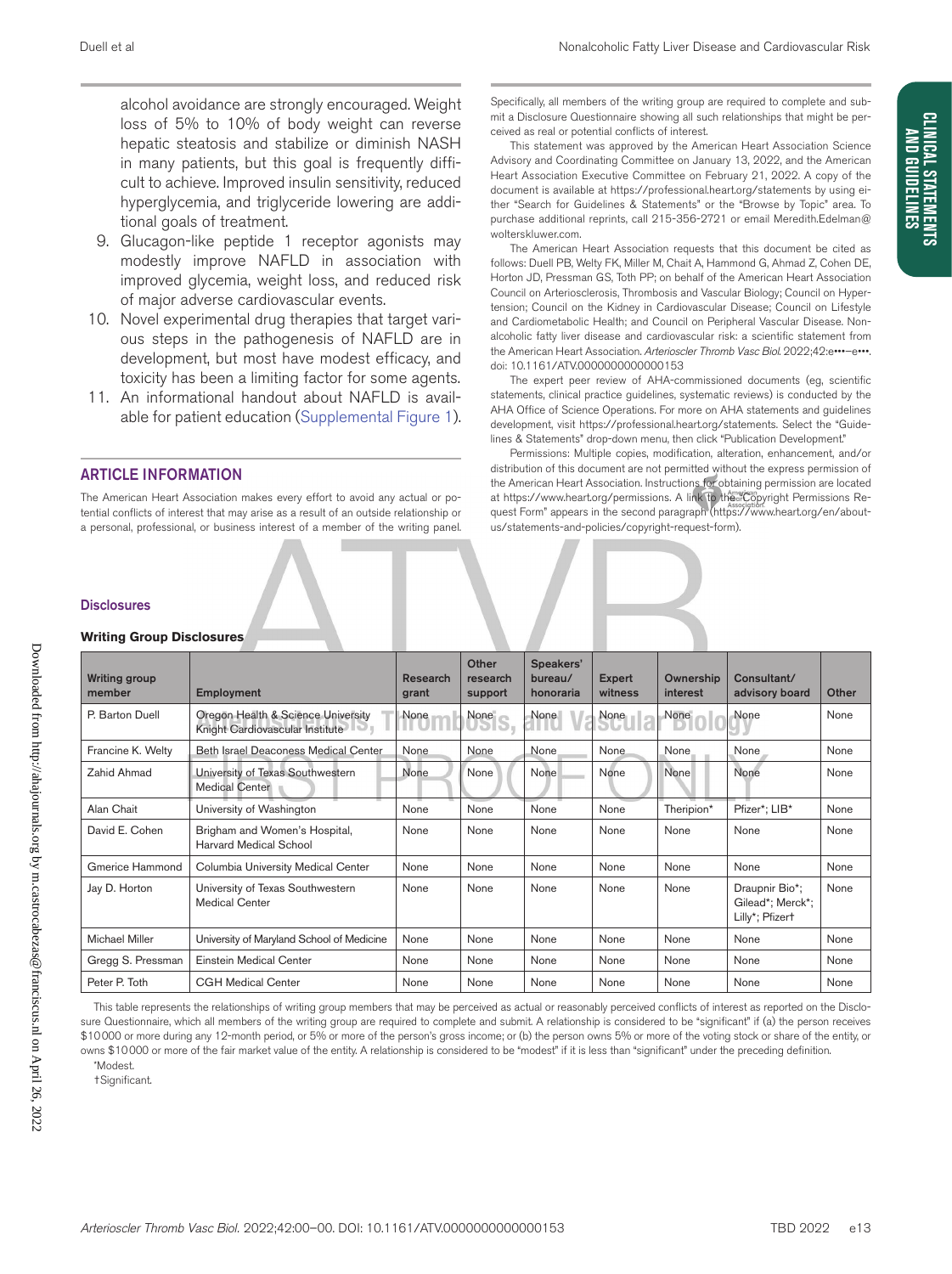#### **Reviewer Disclosures**

| <b>Reviewer</b>      | Employment                                                                                           | Research<br>grant | Other<br>research<br>support | Speakers' bureau/<br>honoraria                                                                   | <b>Expert</b><br>witness | Ownership<br>interest | Consultant/<br>advisory<br>board                        | Other |
|----------------------|------------------------------------------------------------------------------------------------------|-------------------|------------------------------|--------------------------------------------------------------------------------------------------|--------------------------|-----------------------|---------------------------------------------------------|-------|
| Nicholas O. Davidson | Washington University School of<br>Medicine                                                          | None              | None                         | None                                                                                             | None                     | None                  | None                                                    | None  |
| John R. Guyton       | Duke University Medical Center                                                                       | None              | None                         | None                                                                                             | None                     | None                  | None                                                    | None  |
| Robert N. Helsey     | University of Kentucky                                                                               | None              | None                         | None                                                                                             | None                     | None                  | None                                                    | None  |
| Oscar Pastor         | Hospital Universitario Ramón y<br>Cajal (Spain)                                                      | None              | None                         | None                                                                                             | None                     | None                  | None                                                    | None  |
| Raul D. Santos       | Lipid Clinic Heart Institute<br>(InCor), University of São Paulo<br>Medical School Hospital (Brazil) | None              | None                         | Novo-Nordisk*; Ache*;<br>Sanofi*; Libbs*; Merck*;<br>GETZ Pharma*; Amgen*;<br>PTC*; AstraZeneca* | None                     | None                  | Novo-Nordisk*:<br>Ache*; Pfizer*;<br>Amgen*;<br>Abbott* | None  |

This table represents the relationships of reviewers that may be perceived as actual or reasonably perceived conflicts of interest as reported on the Disclosure Questionnaire, which all reviewers are required to complete and submit. A relationship is considered to be "significant" if (a) the person receives \$10000 or more during any 12-month period, or 5% or more of the person's gross income; or (b) the person owns 5% or more of the voting stock or share of the entity, or owns \$10000 or more of the fair market value of the entity. A relationship is considered to be "modest" if it is less than "significant" under the preceding definition.

#### **REFERENCES**

\*Modest.

- 1. Younossi ZM, Koenig AB, Abdelatif D, Fazel Y, Henry L, Wymer M. Global epidemiology of nonalcoholic fatty liver disease: meta-analytic assessment of prevalence, incidence, and outcomes. *Hepatology*. 2016;64:73– 84. doi: 10.1002/hep.28431
- 2. Younossi Z, Anstee QM, Marietti M, Hardy T, Henry L, Eslam M, George J, Bugianesi E. Global burden of NAFLD and NASH: trends, predictions, risk factors and prevention. *Nat Rev Gastroenterol Hepatol*. 2018;15:11–20. doi: 10.1038/nrgastro.2017.109
- 3. Saab S, Manne V, Nieto J, Schwimmer JB, Chalasani NP. Nonalcoholic fatty liver disease in Latinos. *Clin Gastroenterol Hepatol*. 2016;14:5–12; quiz e9. doi: 10.1016/j.cgh.2015.05.001
- 4. Schneider AL, Lazo M, Selvin E, Clark JM. Racial differences in nonalcoholic fatty liver disease in the U.S. population. *Obesity (Silver Spring)*. 2014;22:292–299. doi: 10.1002/oby.20426
- 5. Fleischman MW, Budoff M, Zeb I, Li D, Foster T. NAFLD prevalence differs among hispanic subgroups: the Multi-Ethnic Study of Atherosclerosis. *World J Gastroenterol*. 2014;20:4987–4993. doi: 10.3748/wjg.v20.i17.4987
- 6. Pan JJ, Fallon MB. Gender and racial differences in nonalcoholic fatty liver disease. *World J Hepatol*. 2014;6:274–283. doi: 10.4254/wjh.v6.i5.274
- 7. Williams CD, Stengel J, Asike MI, Torres DM, Shaw J, Contreras M, Landt CL, Harrison SA. Prevalence of nonalcoholic fatty liver disease and nonalcoholic steatohepatitis among a largely middle-aged population utilizing ultrasound and liver biopsy: a prospective study. *Gastroenterology*. 2011;140:124–131. doi: 10.1053/j.gastro.2010.09.038
- 8. Hałoń A, Patrzałek D, Rabczyński J. Hepatic steatosis in liver transplant donors: rare phenomenon or common feature of donor population? *Transplant Proc*. 2006;38:193–195. doi: 10.1016/j.transproceed. 2005.11.088
- 9. Yamamoto K, Takada Y, Fujimoto Y, Haga H, Oike F, Kobayashi N, Tanaka K. Nonalcoholic steatohepatitis in donors for living donor liver transplantation. *Transplantation*. 2007;83:257–262. doi: 10.1097/01. tp.0000250671.06456.3f
- 10. Tran TT, Changsri C, Shackleton CR, Poordad FF, Nissen NN, Colquhoun S, Geller SA, Vierling JM, Martin P. Living donor liver transplantation: histological abnormalities found on liver biopsies of apparently healthy potential donors. *J Gastroenterol Hepatol*. 2006;21:381–383. doi: 10.1111/j.1440-1746.2005.03968.x
- 11. Estes C, Razavi H, Loomba R, Younossi Z, Sanyal AJ. Modeling the epidemic of nonalcoholic fatty liver disease demonstrates an exponential increase in burden of disease. *Hepatology*. 2018;67:123–133. doi: 10.1002/hep.29466
- 12. Younossi ZM, Golabi P, de Avila L, Paik JM, Srishord M, Fukui N, Qiu Y, Burns L, Afendy A, Nader F. The global epidemiology of NAFLD and NASH in patients with type 2 diabetes: a systematic review and meta-analysis. *J Hepatol*. 2019;71:793–801. doi: 10.1016/j.jhep.2019.06.021
- 13. Harrison SA, Gawrieh S, Roberts K, Lisanti CJ, Schwope RB, Cebe KM, Paradis V, Bedossa P, Aldridge Whitehead JM, Labourdette A, et al. Prospective evaluation of the prevalence of non-alcoholic fatty liver disease and

steatohepatitis in a large middle-aged US cohort. *J Hepatol*. 2021;75:284– 291. doi: 10.1016/j.jhep.2021.02.034

- 14. Allen AM, Therneau TM, Larson JJ, Coward A, Somers VK, Kamath PS. Nonalcoholic fatty liver disease incidence and impact on metabolic burden and death: a 20 year-community study. *Hepatology*. 2018;67:1726–1736. doi: 10.1002/hep.29546
- 15. Chalasani N, Younossi Z, Lavine JE, Charlton M, Cusi K, Rinella M, Harrison SA, Brunt EM, Sanyal AJ. The diagnosis and management of nonalcoholic fatty liver disease: practice guidance from the American Association for the Study of Liver Diseases. *Hepatology*. 2018;67:328–357. doi: 10.1002/hep.29367
- 16. Eslam M, Sanyal AJ, George J; International Consensus Panel. MAFLD: a consensus-driven proposed nomenclature for metabolic associated fatty liver disease. *Gastroenterology*. 2020;158:1999–2014.e1. doi: 10.1053/j.gastro.2019.11.312
- 17. Eslam M, Newsome PN, Sarin SK, Anstee QM, Targher G, Romero-Gomez M, Zelber-Sagi S, Wai-Sun Wong V, Dufour JF, Schattenberg JM, et al. A new definition for metabolic dysfunction-associated fatty liver disease:
- an international expert consensus statement. *J Hepatol*. 2020;73:202– 209. doi: 10.1016/j.jhep.2020.03.039
- 18. Younossi ZM, Rinella ME, Sanyal AJ, Harrison SA, Brunt EM, Goodman Z, Cohen DE, Loomba R. From NAFLD to MAFLD: implications of a premature change in terminology. *Hepatology*. 2021;73:1194–1198. doi: 10.1002/hep.31420
- Hallsworth K, Adams LA. Lifestyle modification in NAFLD/NASH: facts and figures. *JHEP Rep*. 2019;1:468–479. doi: 10.1016/j.jhepr.2019.10.008
- 20. Tomah S, Alkhouri N, Hamdy O. Nonalcoholic fatty liver disease and type 2 diabetes: where do diabetologists stand? *Clin Diabetes Endocrinol.* 2000;6:9. doi: 10.1186/s40842-020-00097-1
- 21. Godoy-Matos AF, Silva Júnior WS, Valerio CM. NAFLD as a continuum: from obesity to metabolic syndrome and diabetes. *Diabetol Metab Syndr*. 2020;12:60. doi: 10.1186/s13098-020-00570-y
- 22. Polyzos SA, Perakakis N, Mantzoros CS. Fatty liver in lipodystrophy: a review with a focus on therapeutic perspectives of adiponectin and/or leptin replacement, *Metabolism.* 2019;96:66–82. doi: 10.1016/j.metabol.2019.05.001
- 23. Yasui K, Sumida Y, Mori Y, Mitsuyoshi H, Minami M, Itoh Y, Kanemasa K, Matsubara H, Okanoue T, Yoshikawa T. Nonalcoholic steatohepatitis and increased risk of chronic kidney disease. *Metabolism*. 2011;60:735–739. doi: 10.1016/j.metabol.2010.07.022
- 24. Targher G, Bertolini L, Rodella S, Lippi G, Zoppini G, Chonchol M. Relationship between kidney function and liver histology in subjects with nonalcoholic steatohepatitis. *Clin J Am Soc Nephrol*. 2010;5:2166–2171. doi: 10.2215/CJN.05050610
- 25. Nampoothiri RV, Duseja A, Rathi M, Agrawal S, Sachdeva N, Mehta M, Dhaliwal HS, Dhiman RK, Chawla Y. Renal dysfunction in patients with nonalcoholic fatty liver disease is related to the presence of diabetes mellitus and severity of liver disease. *J Clin Exp Hepatol*. 2019;9:22–28. doi: 10.1016/j.jceh.2017.12.005
- 26. Musso G, Gambino R, Tabibian JH, Ekstedt M, Kechagias S, Hamaguchi M, Hultcrantz R, Hagström H, Yoon SK, Charatcharoenwitthaya P, et al.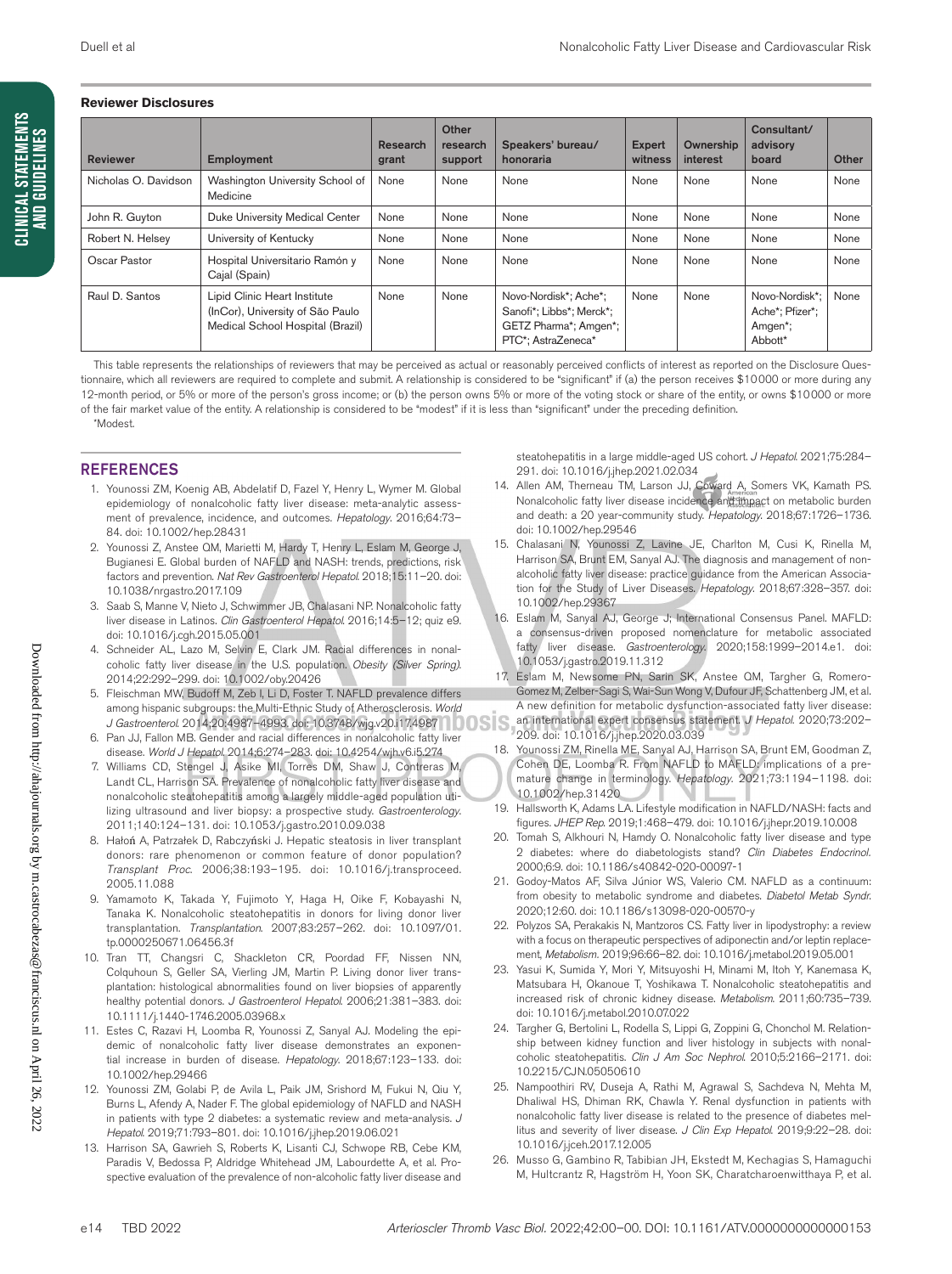Association of non-alcoholic fatty liver disease with chronic kidney disease: a systematic review and meta-analysis. *PLoS Med*. 2014;11:e1001680. doi: 10.1371/journal.pmed.1001680

- 27. Musso G, Cassader M, Cohney S, Pinach S, Saba F, Gambino R. Emerging liver-kidney interactions in nonalcoholic fatty liver disease. *Trends Mol Med*. 2015;21:645–662. doi: 10.1016/j.molmed.2015.08.005
- 28. Tan S, Bechmann LP, Benson S, Dietz T, Eichner S, Hahn S, Janssen OE, Lahner H, Gerken G, Mann K, et al. Apoptotic markers indicate nonalcoholic steatohepatitis in polycystic ovary syndrome. *J Clin Endocrinol Metab*. 2010;95:343–348. doi: 10.1210/jc.2009-1834
- 29. Hossain N, Stepanova M, Afendy A, Nader F, Younossi Y, Rafiq N, Goodman Z, Younossi ZM. Non-alcoholic steatohepatitis (NASH) in patients with polycystic ovarian syndrome (PCOS). *Scand J Gastroenterol*. 2011;46:479–484. doi: 10.3109/00365521.2010.539251
- 30. Rocha ALL, Faria LC, Guimarães TCM, Moreira GV, Cândido AL, Couto CA, Reis FM. Non-alcoholic fatty liver disease in women with polycystic ovary syndrome: systematic review and meta-analysis. *J Endocrinol Invest*. 2017;40:1279–1288. doi: 10.1007/s40618-017-0708-9
- 31. Romeo S, Kozlitina J, Xing C, Pertsemlidis A, Cox D, Pennacchio LA, Boerwinkle E, Cohen JC, Hobbs HH. Genetic variation in PNPLA3 confers susceptibility to nonalcoholic fatty liver disease. *Nat Genet*. 2008;40:1461– 1465. doi: 10.1038/ng.257
- 32. Danford CJ, Yao ZM, Jiang ZG. Non-alcoholic fatty liver disease: a narrative review of genetics. *J Biomed Res*. 2018;32:389–400. doi: 10.7555/JBR.32.20180045
- 33. Abul-Husn NS, Cheng X, Li AH, Xin Y, Schurmann C, Stevis P, Liu Y, Kozlitina J, Stender S, Wood GC, et al. A protein-truncating HSD17B13 variant and protection from chronic liver disease. *N Engl J Med*. 2018;378:1096–1106. doi: 10.1056/NEJMoa1712191
- 34. Jepsen P, Vilstrup H, Mellemkjaer L, Thulstrup AM, Olsen JH, Baron JA, Sørensen HT. Prognosis of patients with a diagnosis of fatty liver: a registrybased cohort study. *Hepatogastroenterology*. 2003;50:2101–2104.
- 35. Targher G, Bertolini L, Padovani R, Rodella S, Tessari R, Zenari L, Day C, Arcaro G. Prevalence of nonalcoholic fatty liver disease and its association with cardiovascular disease among type 2 diabetic patients. *Diabetes Care*. 2007;30:1212–1218. doi: 10.2337/dc06-2247
- 36. Hamaguchi M, Kojima T, Takeda N, Nagata C, Takeda J, Sarui H, Kawahito Y, Yoshida N, Suetsugu A, Kato T, et al. Nonalcoholic fatty liver disease is a novel predictor of cardiovascular disease. *World J Gastroenterol*. 2007;13:1579–1584. doi: 10.3748/wjg.v13.i10.1579
- 37. Santos RD, Nasir K, Conceição RD, Sarwar A, Carvalho JA, Blumenthal RS. Hepatic steatosis is associated with a greater prevalence of coronary artery calcification in asymptomatic men. *Atherosclerosis*. 2007;194:517–519. doi: 10.1016/j.atherosclerosis.2007.01.026
- 38. Haring R, Wallaschofski H, Nauck M, Dörr M, Baumeister SE, Völzke H. Ultrasonographic hepatic steatosis increases prediction of mortality risk from elevated serum gamma-glutamyl transpeptidase levels. *Hepatology*. 2009;50:1403–1411. doi: 10.1002/hep.23135
- 39. Assy N, Djibre A, Farah R, Grosovski M, Marmor A. Presence of coronary plaques in patients with nonalcoholic fatty liver disease. *Radiology*. 2010;254:393–400. doi: 10.1148/radiol.09090769
- 40. Chen CH, Nien CK, Yang CC, Yeh YH. Association between nonalcoholic fatty liver disease and coronary artery calcification. *Dig Dis Sci*. 2010;55:1752–1760. doi: 10.1007/s10620-009-0935-9
- 41. Wong VW, Wong GL, Yip GW, Lo AO, Limquiaco J, Chu WC, Chim AM, Yu CM, Yu J, Chan FK, et al. Coronary artery disease and cardiovascular outcomes in patients with non-alcoholic fatty liver disease. *Gut*. 2011;60:1721–1727. doi: 10.1136/gut.2011.242016
- 42. Targher G, Pichiri I, Zoppini G, Trombetta M, Bonora E. Increased prevalence of cardiovascular disease in type 1 diabetic patients with nonalcoholic fatty liver disease. *J Endocrinol Invest*. 2012;35:535–540. doi: 10.3275/7875
- 43. Kim D, Choi SY, Park EH, Lee W, Kang JH, Kim W, Kim YJ, Yoon JH, Jeong SH, Lee DH, et al. Nonalcoholic fatty liver disease is associated with coronary artery calcification. *Hepatology*. 2012;56:605–613. doi: 10.1002/hep.25593
- 44. Zhou YJ, Li YY, Nie YQ, Huang CM, Cao CY. Natural course of nonalcoholic fatty liver disease in southern China: a prospective cohort study. *J Dig Dis*. 2012;13:153–160. doi: 10.1111/j.1751-2980.2011.00571.x
- Stepanova M, Younossi ZM. Independent association between nonalcoholic fatty liver disease and cardiovascular disease in the US population. *Clin Gastroenterol Hepatol*. 2012;10:646–650. doi: 10.1016/j.cgh.2011.12.039
- 46. Ekstedt M, Hagström H, Nasr P, Fredrikson M, Stål P, Kechagias S, Hultcrantz R. Fibrosis stage is the strongest predictor for disease-specific

mortality in NAFLD after up to 33 years of follow-up. *Hepatology*. 2015;61:1547–1554. doi: 10.1002/hep.27368

- 47. Mellinger JL, Pencina KM, Massaro JM, Hoffmann U, Seshadri S, Fox CS, O'Donnell CJ, Speliotes EK. Hepatic steatosis and cardiovascular disease outcomes: an analysis of the Framingham Heart Study. *J Hepatol*. 2015;63:470–476. doi: 10.1016/j.jhep.2015.02.045
- 48. Mantovani A, Mingolla L, Rigolon R, Pichiri I, Cavalieri V, Zoppini G, Lippi G, Bonora E, Targher G. Nonalcoholic fatty liver disease is independently associated with an increased incidence of cardiovascular disease in adult patients with type 1 diabetes. *Int J Cardiol*. 2016;225:387–391. doi: 10.1016/j.ijcard.2016.10.040
- 49. Pais R, Giral P, Khan JF, Rosenbaum D, Housset C, Poynard T, Ratziu V; LIDO Study Group. Fatty liver is an independent predictor of early carotid atherosclerosis. *J Hepatol*. 2016;65:95–102. doi: 10.1016/j.jhep.2016.02.023
- 50. Yoshitaka H, Hamaguchi M, Kojima T, Fukuda T, Ohbora A, Fukui M. Nonoverweight nonalcoholic fatty liver disease and incident cardiovascular disease: a post hoc analysis of a cohort study. *Medicine (Baltimore)*. 2017;96:e6712. doi: 10.1097/MD.0000000000006712
- 51. Mahfood Haddad T, Hamdeh S, Kanmanthareddy A, Alla VM. Nonalcoholic fatty liver disease and the risk of clinical cardiovascular events: a systematic review and meta-analysis. *Diabetes Metab Syndr*. 2017;11(suppl 1):S209– S216. doi: 10.1016/j.dsx.2016.12.033
- 52. Zhou YY, Zhou XD, Wu SJ, Hu XQ, Tang B, Poucke SV, Pan XY, Wu WJ, Gu XM, Fu SW, et al. Synergistic increase in cardiovascular risk in diabetes mellitus with nonalcoholic fatty liver disease: a meta-analysis. *Eur J Gastroenterol Hepatol*. 2018;30:631–636. doi: 10.1097/MEG.0000000000001075
- 53. Kapuria D, Takyar VK, Etzion O, Surana P, O'Keefe JH, Koh C. Association of hepatic steatosis with subclinical atherosclerosis: systematic review and meta-analysis. *Hepatol Commun*. 2018;2:873–883. doi: 10.1002/hep4.1199
- 54. Sinn DH, Kang D, Chang Y, Ryu S, Cho SJ, Paik SW, Song YB, Pastor-Barriuso R, Guallar E, Cho J, et al. Non-alcoholic fatty liver disease and the incidence of myocardial infarction: a cohort study. *J Gastroenterol Hepatol*. 2020;35:833–839. doi: 10.1111/jgh.14856
- 55. Pais R, Redheuil A, Cluzel P, Ratziu V, Giral P. Relationship among fatty liver, specific and multiple-site atherosclerosis, and 10-year Framingham score. *Hepatology*. 2019;69:1453–1463. doi: 10.1002/hep.30223
- Stefan N, Häring HU, Cusi K. Non-alcoholic fatty liver disease: causes, diagnosis, cardiometabolic consequences, and treatment strategies. *Lancet Diabetes Endocrinol*. 2019;7:313–324. doi: 10.1016/S2213-8587(18)30154-2
- 57. Sao R, Aronow WS. Association of non-alcoholic fatty liver disease with cardiovascular disease and subclinical atherosclerosis. *Arch Med Sci*. 2018;14:1233–1244. doi: 10.5114/aoms.2017.68821
- 58. Al Rifai M, Silverman MG, Nasir K, Budoff MJ, Blankstein R, Szklo M, Katz R, Blumenthal RS, Blaha MJ. The association of nonalcoholic fatty liver disease, obesity, and metabolic syndrome, with systemic inflammation and subclinical atherosclerosis: the Multi-Ethnic Study of Atherosclerosis (MESA). *Atherosclerosis*. 2015;239:629–633. doi: 10.1016/j.atherosclerosis.2015.02.011
- 59. Lonardo A, Nascimbeni F, Mantovani A, Targher G. Hypertension, diabetes, atherosclerosis and NASH: cause or consequence? *J Hepatol*. 2018;68:335–352. doi: 10.1016/j.jhep.2017.09.021
- 60. Bugianesi E, Moscatiello S, Ciaravella MF, Marchesini G. Insulin resistance in nonalcoholic fatty liver disease. *Curr Pharm Des*. 2010;16:1941–1951. doi: 10.2174/138161210791208875
- 61. Byrne CD, Targher G. Ectopic fat, insulin resistance, and nonalcoholic fatty liver disease: implications for cardiovascular disease. *Arterioscler Thromb Vasc Biol*. 2014;34:1155–1161. doi: 10.1161/ATVBAHA.114.303034
- 62. Toth PP. Epicardial steatosis, insulin resistance, and coronary artery disease. *Heart Fail Clin*. 2012;8:671–678. doi: 10.1016/j.hfc.2012.06.013
- 63. Liu Y, Zhong GC, Tan HY, Hao FB, Hu JJ. Nonalcoholic fatty liver disease and mortality from all causes, cardiovascular disease, and cancer: a metaanalysis. *Sci Rep*. 2019;9:11124. doi: 10.1038/s41598-019-47687-3
- 64. Sanyal AJ, Van Natta ML, Clark J, Neuschwander-Tetri BA, Diehl A, Dasarathy S, Loomba R, Chalasani N, Kowdley K, Hameed B, et al; NASH Clinical Research Network (CRN). Prospective study of outcomes in adults with nonalcoholic fatty liver disease. *N Engl J Med*. 2021;385:1559–1569. doi: 10.1056/NEJMoa2029349
- 65. Targher G, Day CP, Bonora E. Risk of cardiovascular disease in patients with nonalcoholic fatty liver disease. *N Engl J Med*. 2010;363:1341–1350. doi: 10.1056/NEJMra0912063
- 66. Ipsen DH, Lykkesfeldt J, Tveden-Nyborg P. Molecular mechanisms of hepatic lipid accumulation in non-alcoholic fatty liver disease. *Cell Mol Life Sci*. 2018;75:3313–3327. doi: 10.1007/s00018-018-2860-6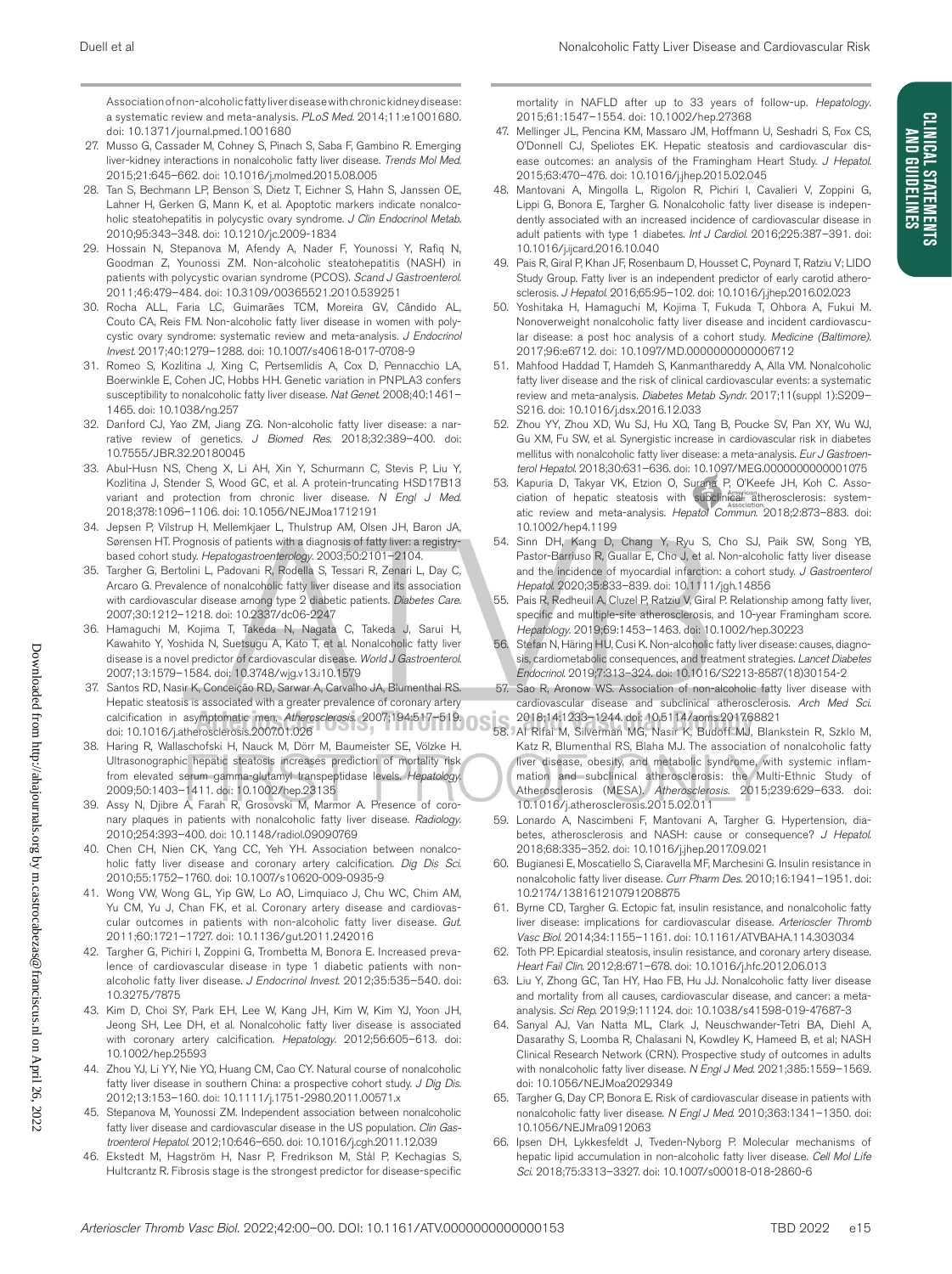- 67. Lan YL, Lou JC, Lyu W, Zhang B. Update on the synergistic effect of HSL and insulin in the treatment of metabolic disorders. *Ther Adv Endocrinol Metab*. 2019;10:2042018819877300. doi: 10.1177/2042018819877300
- 68. Smith GI, Shankaran M, Yoshino M, Schweitzer GG, Chondronikola M, Beals JW, Okunade AL, Patterson BW, Nyangau E, Field T, et al. Insulin resistance drives hepatic de novo lipogenesis in nonalcoholic fatty liver disease. *J Clin Invest*. 2020;130:1453–1460. doi: 10.1172/ JCI134165
- 69. Wong VW-S, Wong GL-H, Yeung JC-L, Fung CY-K, Chan JK-L, Chang ZH-Y, Kwan CT-Y, Lam H-W, Limquiaco J, Chim AM-L, et al. Long-term clinical outcomes after fatty liver screening in patients undergoing coronary angiogram: a prospective cohort study. *Hepatology*. 2016;63:754–763. doi: 10.1002/hep.28253
- 70. Wang L, Li Y, Gong X. Changes in inflammatory factors and prognosis of patients complicated with non-alcoholic fatty liver disease undergoing coronary artery bypass grafting. *Exp Ther Med*. 2018;15:949–953. doi: 10.3892/etm.2017.5476
- 71. Welty FK. Hypobetalipoproteinemia and abetalipoproteinemia: liver disease and cardiovascular disease. *Curr Opin Lipidol*. 2020;31:49–55. doi: 10.1097/MOL.0000000000000663
- 72. Rader DJ, Kastelein JJ. Lomitapide and mipomersen: two first-in-class drugs for reducing low-density lipoprotein cholesterol in patients with homozygous familial hypercholesterolemia. *Circulation*. 2014;129:1022– 1032. doi: 10.1161/CIRCULATIONAHA.113.001292
- 73. Seidah NG, Awan Z, Chrétien M, Mbikay M. PCSK9: a key modulator of cardiovascular health. *Circ Res*. 2014;114:1022–1036. doi: 10.1161/CIRCRESAHA.114.301621
- 74. Dewey FE, Gusarova V, Dunbar RL, O'Dushlaine C, Schurmann C, Gottesman O, McCarthy S, Van Hout CV, Bruse S, Dansky HM, et al. Genetic and pharmacologic inactivation of ANGPTL3 and cardiovascular disease. *N Engl J Med*. 2017;377:211–221. doi: 10.1056/NEJMoa1612790
- 75. Newman CB, Preiss D, Tobert JA, Jacobson TA, Page RL 2nd, Goldstein LB, Chin C, Tannock LR, Miller M, Raghuveer G, et al; on behalf of the American Heart Association Clinical Lipidology, Lipoprotein, Metabolism and Thrombosis Committee, a Joint Committee of the Council on Atherosclerosis, Thrombosis and Vascular Biology and Council on Lifestyle and Cardiometabolic Health; Council on Cardiovascular Disease in the Young; Council on Clinical Cardiology; and Stroke Council. Statin safety and associated adverse events: a scientific statement from the American Heart Association [published correction appears in *Arterioscler Thromb Vasc Biol*. 2019;39:e158]. *Arterioscler Thromb Vasc Biol*. 2019;39:e38–e81. doi: 10.1161/ATV.0000000000000073
- 76. Grundy SM, Stone NJ, Bailey AL, Beam C, Birtcher KK, Blumenthal RS, Braun LT, de Ferranti S, Faiella-Tommasino J, Forman DE, et al. 2018 AHA/ ACC/AACVPR/AAPA/ABC/ACPM/ADA/AGS/APhA/ASPC/NLA/ PCNA guideline on the management of blood cholesterol: a report of the American College of Cardiology/American Heart Association Task Force on Clinical Practice Guidelines [published correction appears in *Circulation*. 2019;139:e1182–e1186]. *Circulation*. 2019;139:e1082–e1143. doi: 10.1161/CIR.0000000000000625
- 77. Athyros VG, Tziomalos K, Gossios TD, Griva T, Anagnostis P, Kargiotis K, Pagourelias ED, Theocharidou E, Karagiannis A, Mikhailidis DP; GREACE Study Collaborative Group. Safety and efficacy of long-term statin treatment for cardiovascular events in patients with coronary heart disease and abnormal liver tests in the Greek Atorvastatin and Coronary Heart Disease Evaluation (GREACE) Study: a post-hoc analysis. *Lancet*. 2010;376:1916– 1922. doi: 10.1016/S0140-6736(10)61272-X
- 78. Tikkanen MJ, Fayyad R, Faergeman O, Olsson AG, Wun CC, Laskey R, Kastelein JJ, Holme I, Pedersen TR; IDEAL Investigators. Effect of intensive lipid lowering with atorvastatin on cardiovascular outcomes in coronary heart disease patients with mild-to-moderate baseline elevations in alanine aminotransferase levels. *Int J Cardiol*. 2013;168:3846–3852. doi: 10.1016/j.ijcard.2013.06.024
- 79. Athyros VG, Boutari C, Stavropoulos K, Anagnostis P, Imprialos KP, Doumas M, Karagiannis A. Statins: an under-appreciated asset for the prevention and the treatment of NAFLD or NASH and the related cardiovascular risk. *Curr Vasc Pharmacol*. 2018;16:246–253. doi: 10.2174/1570161115666170621082910
- 80. MDCalc. NAFLD (non-alcoholic fatty liver disease) fibrosis score. Accessed May 20, 2021. https://www.mdcalc.com/nafld-non-alcoholicfatty-liver-disease-fibrosis-score
- 81. Sterling RK, Lissen E, Clumeck N, Sola R, Correa MC, Montaner J, Sulkowski MS, Torriani FJ, Dieterich DT, Thomas DL, et al; APRICOT Clinical Investigators. Development of a simple noninvasive index to predict

significant fibrosis in patients with HIV/HCV coinfection. *Hepatology*. 2006;43:1317–1325. doi: 10.1002/hep.21178

- 82. Eddowes PJ, Sasso M, Allison M, Tsochatzis E, Anstee QM, Sheridan D, Guha IN, Cobbold JF, Deeks JJ, Paradis V, et al. Accuracy of FibroScan controlled attenuation parameter and liver stiffness measurement in assessing steatosis and fibrosis in patients with nonalcoholic fatty liver Disease. *Gastroenterology*. 2019;156:1717–1730. doi: 10.1053/j. gastro.2019.01.042
- 83. Spengler EK, Loomba R. Recommendations for diagnosis, referral for liver biopsy, and treatment of nonalcoholic fatty liver disease and nonalcoholic steatohepatitis. *Mayo Clin Proc*. 2015;90:1233–1246. doi: 10.1016/j.mayocp.2015.06.013
- 84. Vali Y, Lee J, Boursier J, Spijker R, Löffler J, Verheij J, Brosnan MJ, Böcskei Z, Anstee QM, Bossuyt PM, et al; LITMUS Systematic Review Team. Enhanced liver fibrosis test for the non-invasive diagnosis of fibrosis in patients with NAFLD: a systematic review and meta-analysis. *J Hepatol*. 2020;73:252–262. doi: 10.1016/j.jhep.2020.03.036
- 85. NICE. Non-alcoholic fatty liver disease (NAFLD): assessment and management: NICE guideline [NG49]. Accessed September 15, 2021. https:// www.nice.org.uk/guidance/ng49
- 86. Albhaisi S. Noninvasive imaging modalities in nonalcoholic fatty liver disease: where do we stand? *Eur Med J*. 2019;4:57–62.
- 87. Palmentieri B, de Sio I, La Mura V, Masarone M, Vecchione R, Bruno S, Torella R, Persico M. The role of bright liver echo pattern on ultrasound B-mode examination in the diagnosis of liver steatosis. *Dig Liver Dis*. 2006;38:485–489. doi: 10.1016/j.dld.2006.03.021
- 88. Dasarathy S, Dasarathy J, Khiyami A, Joseph R, Lopez R, McCullough AJ. Validity of real time ultrasound in the diagnosis of hepatic steatosis: a prospective study. *J Hepatol*. 2009;51:1061–1067. doi: 10.1016/j. jhep.2009.09.001
- 89. Li Q, Dhyani M, Grajo JR, Sirlin C, Samir AE. Current status of imaging in nonalcoholic fatty liver disease. *World J Hepatol*. 2018;10:530–542. doi: 10.4254/wjh.v10.i8.530
- 90. Shannon A, Alkhouri N, Carter-Kent C, Monti L, Devito R, Lopez R, Feldstein AE, Nobili V. Ultrasonographic quantitative estimation of hepatic steatosis in children With NAFLD. *J Pediatr Gastroenterol Nutr*. 2011;53:190–195. doi: 10.1097/MPG.0b013e31821b4b61
- Kodama Y, Ng CS, Wu TT, Ayers GD, Curley SA, Abdalla EK, Vauthey JN, Charnsangavej C. Comparison of CT methods for determining the fat content of the liver. *AJR Am J Roentgenol*. 2007;188:1307–1312. doi: 10.2214/AJR.06.0992
- Lee SS, Park SH, Kim HJ, Kim SY, Kim MY, Kim DY, Suh DJ, Kim KM, Bae MH, Lee JY, et al. Non-invasive assessment of hepatic steatosis: prospective comparison of the accuracy of imaging examinations. *J Hepatol*. 2010;52:579–585. doi: 10.1016/j.jhep.2010.01.008
- 93. van Werven JR, Marsman HA, Nederveen AJ, Smits NJ, ten Kate FJ, van Gulik TM, Stoker J. Assessment of hepatic steatosis in patients undergoing liver resection: comparison of US, CT, T1-weighted dual-echo MR imaging, and point-resolved 1H MR spectroscopy. *Radiology*. 2010;256:159– 168. doi: 10.1148/radiol.10091790
- 94. Vilar-Gomez E, Martinez-Perez Y, Calzadilla-Bertot L, Torres-Gonzalez A, Gra-Oramas B, Gonzalez-Fabian L, Friedman SL, Diago M, Romero-Gomez M. Weight loss through lifestyle modification significantly reduces features of nonalcoholic steatohepatitis. *Gastroenterology*. 2015;149:367–378.e5; quiz e14–e15. doi: 10.1053/j.gastro.2015.04.005
- 95. El-Agroudy NN, Kurzbach A, Rodionov RN, O'Sullivan J, Roden M, Birkenfeld AL, Pesta DH. Are lifestyle therapies effective for NAFLD treatment? *Trends Endocrinol Metab*. 2019;30:701–709. doi: 10.1016/j.tem.2019.07.013
- 96. Zelber-Sagi S, Salomone F, Mlynarsky L. The Mediterranean dietary pattern as the diet of choice for non-alcoholic fatty liver disease: evidence and plausible mechanisms. *Liver Int*. 2017;37:936–949. doi: 10.1111/liv.13435
- 97. Ryan MC, Itsiopoulos C, Thodis T, Ward G, Trost N, Hofferberth S, O'Dea K, Desmond PV, Johnson NA, Wilson AM. The Mediterranean diet improves hepatic steatosis and insulin sensitivity in individuals with non-alcoholic fatty liver disease. *J Hepatol*. 2013;59:138–143. doi: 10.1016/j.jhep.2013.02.012
- 98. EASL-EASD-EASO clinical practice guidelines for the management of non-alcoholic fatty liver disease. *J Hepatol*. 2016;64:1388–1402. doi: 10.1016/j.jhep.2015.11.004
- 99. Mai BH, Yan LJ. The negative and detrimental effects of high fructose on the liver, with special reference to metabolic disorders. *Diabetes Metab Syndr Obes*. 2019;12:821–826. doi: 10.2147/DMSO.S198968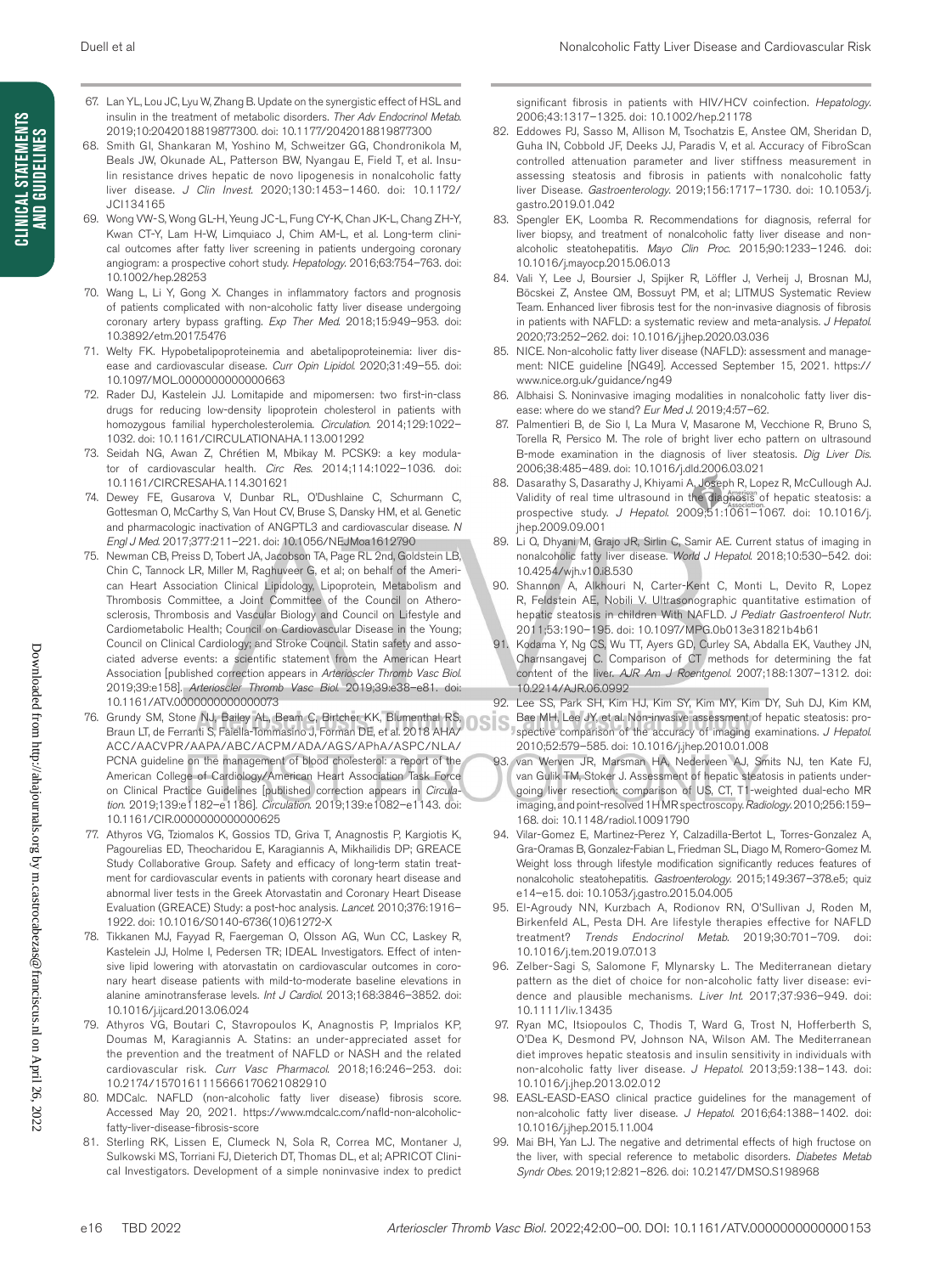- 100. Abdelmalek MF, Suzuki A, Guy C, Unalp-Arida A, Colvin R, Johnson RJ, Diehl AM; Nonalcoholic Steatohepatitis Clinical Research Network. Increased fructose consumption is associated with fibrosis severity in patients with nonalcoholic fatty liver disease. *Hepatology*. 2010;51:1961–1971. doi: 10.1002/hep.23535
- 101. Eaton S, Sherratt HSA, Pourfarzam M, Quant PA, Bartlett K. Control of mitochondrial β-oxidation at the levels of [NAD+]/[NADH] and CoA acylation. In: Quant PA, Eaton S, eds. *Current Views of Fatty Acid Oxidation and Ketogenesis*. Springer; 2002.
- 102. Rasineni K, Casey CA. Molecular mechanism of alcoholic fatty liver. *Indian J Pharmacol*. 2012;44:299–303. doi: 10.4103/0253-7613.96297
- 103. Fischer M, You M, Matsumoto M, Crabb DW. Peroxisome proliferatoractivated receptor alpha (PPARalpha) agonist treatment reverses PPARalpha dysfunction and abnormalities in hepatic lipid metabolism in ethanol-fed mice. *J Biol Chem*. 2003;278:27997–28004. doi: 10.1074/jbc.M302140200
- 104. Weng G, Dunn W. Effect of alcohol consumption on nonalcoholic fatty liver disease. *Transl Gastroenterol Hepatol*. 2019;4:70. doi: 10.21037/tgh.2019.09.02
- 105. Ajmera V, Belt P, Wilson LA, Gill RM, Loomba R, Kleiner DE, Neuschwander-Tetri BA, Terrault N; Nonalcoholic Steatohepatitis Clinical Research Network. Among patients with nonalcoholic fatty liver disease, modest alcohol use is associated with less improvement in histologic steatosis and steatohepatitis. *Clin Gastroenterol Hepatol*. 2018;16:1511– 1520.e5. doi: 10.1016/j.cgh.2018.01.026
- 106. Romero-Gómez M, Zelber-Sagi S, Trenell M. Treatment of NAFLD with diet, physical activity and exercise. *J Hepatol*. 2017;67:829–846. doi: 10.1016/j.jhep.2017.05.016
- 107. Wong VW, Chan RS, Wong GL, Cheung BH, Chu WC, Yeung DK, Chim AM, Lai JW, Li LS, Sea MM, et al. Community-based lifestyle modification programme for non-alcoholic fatty liver disease: a randomized controlled trial. *J Hepatol*. 2013;59:536–542. doi: 10.1016/j.jhep.2013.04.013
- 108. Gepner Y, Shelef I, Komy O, Cohen N, Schwarzfuchs D, Bril N, Rein M, Serfaty D, Kenigsbuch S, Zelicha H, et al. The beneficial effects of Mediterranean diet over low-fat diet may be mediated by decreasing hepatic fat content. *J Hepatol*. 2019;71:379–388. doi: 10.1016/j.jhep.2019.04.013
- 109. Apovian CM, Aronne LJ, Bessesen DH, McDonnell ME, Murad MH, Pagotto U, Ryan DH, Still CD. Pharmacological management of obesity: an Endocrine Society clinical practice guideline. *J Clin Endocrinol Metab*. 2015;100:342–362, doi: 10.1210/jc.2014-3415
- 110. Adams TD, Davidson LE, Litwin SE, Kolotkin RL, LaMonte MJ, Pendleton RC, Strong MB, Vinik R, Wanner NA, Hopkins PN, et al. Health benefits of gastric bypass surgery after 6 years. *JAMA*. 2012;308:1122– 1131. doi: 10.1001/2012.jama.11164
- 111. Arterburn DE, Telem DA, Kushner RF, Courcoulas AP. Benefits and risks of bariatric surgery in adults: a review. *JAMA*. 2020;324:879–887. doi: 10.1001/jama.2020.12567
- 112. Ponce de León-Ballesteros G, Sánchez-Aguilar H, Aguilar-Salinas CA, Herrera MF. Improvement of the 10-year atherosclerotic cardiovascular disease (ASCVD) risk following bariatric surgery. *Obes Surg*. 2020;30:3997– 4003. doi: 10.1007/s11695-020-04770-3
- 113. Lefere S, Onghena L, Vanlander A, van Nieuwenhove Y, Devisscher L, Geerts A. Bariatric surgery and the liver: mechanisms, benefits, and risks. *Obes Rev*. 2021;22:e13294. doi: 10.1111/obr.13294
- 114. de Brito E Silva MB, Tustumi F, de Miranda Neto AA, Dantas ACB, Santo MA, Cecconello I. Gastric bypass compared with sleeve gastrectomy for nonalcoholic fatty liver disease: a systematic review and meta-analysis. *Obes Surg*. 2021:31:2762–2772. doi: 10.1007/s11695-021-05412-y
- 115. Seymour KA, Abdelmalek MF. The role of bariatric surgery in the management of nonalcoholic steatohepatitis. *Curr Opin Gastroenterol*. 2021;37:208–215. doi: 10.1097/MOG.0000000000000721
- 116. Brown AM, Pryor AD. Bariatric surgery decreases the progression of nonalcoholic fatty liver disease to cirrhosis. *Ann Surg*. 2020;272:40–41. doi: 10.1097/SLA.0000000000003937
- 117. Blazina I, Selph S. Diabetes drugs for nonalcoholic fatty liver disease: a systematic review. *Syst Rev*. 2019;8:295. doi: 10.1186/s13643-019-1200-8
- 118. Belfort R, Harrison SA, Brown K, Darland C, Finch J, Hardies J, Balas B, Gastaldelli A, Tio F, Pulcini J, et al. A placebo-controlled trial of pioglitazone in subjects with nonalcoholic steatohepatitis. *N Engl J Med*. 2006;355:2297–2307. doi: 10.1056/NEJMoa060326
- 119. Bril F, Kalavalapalli S, Clark VC, Lomonaco R, Soldevila-Pico C, Liu IC, Orsak B, Tio F, Cusi K. Response to pioglitazone in patients with nonalcoholic steatohepatitis with vs without type 2 diabetes. *Clin Gastroenterol Hepatol*. 2018;16:558–566.e2. doi: 10.1016/j.cgh.2017.12.001
- 120. Kawaguchi-Suzuki M, Cusi K, Bril F, Gong Y, Langaee T, Frye RF. A genetic score associates with pioglitazone response in patients with non-alcoholic steatohepatitis. *Front Pharmacol*. 2018;9:752. doi: 10.3389/fphar.2018.00752
- 121. Gastaldelli A, Harrison S, Belfort-Aguiar R, Hardies J, Balas B, Schenker S, Cusi K. Pioglitazone in the treatment of NASH: the role of adiponectin. *Aliment Pharmacol Ther*. 2010;32:769–775. doi: 10.1111/j. 1365-2036.2010.04405.x
- 122. Marso SP, Daniels GH, Brown-Frandsen K, Kristensen P, Mann JF, Nauck MA, Nissen SE, Pocock S, Poulter NR, Ravn LS, et al; LEADER Steering Committee; LEADER Trial Investigators. Liraglutide and cardiovascular outcomes in type 2 diabetes. *N Engl J Med*. 2016;375:311–322. doi: 10.1056/NEJMoa1603827
- 123. Armstrong MJ, Gaunt P, Aithal GP, Barton D, Hull D, Parker R, Hazlehurst JM, Guo K, Abouda G, Aldersley MA, et al; LEAN Trial Team. Liraglutide safety and efficacy in patients with non-alcoholic steatohepatitis (LEAN): a multicentre, double-blind, randomised, placebo-controlled phase 2 study. *Lancet*. 2016;387:679–690. doi: 10.1016/S0140-6736(15)00803-X
- 124. Portillo-Sanchez P, Cusi K. Treatment of nonalcoholic fatty liver disease (NAFLD) in patients with type 2 diabetes mellitus. *Clin Diabetes Endocrinol*. 2016;2:9. doi: 10.1186/s40842-016-0027-7
- 125. Gastaldelli A, Cusi K. From NASH to diabetes and from diabetes to NASH: mechanisms and treatment options. *JHEP Rep*. 2019;1:312–328. doi: 10.1016/j.jhepr.2019.07.002
- 126. Newsome PN, Buchholtz K, Cusi K, Linder M, Okanoue T, Ratziu V, Sanyal AJ, Sejling AS, Harrison SA; NN9931-4296 Investigators. A placebo-controlled trial of subcutaneous semaglutide in nonalcoholic steatohepatitis. *N Engl J Med.* 2021;384:1113-1124. doi: 10.1056/NEJMoa2028395
- 127. Wilding JPH, Batterham RL, Calanna S, Davies M, Van Gaal LF, Lingvay I, McGowan BM, Rosenstock J, Tran MTD, Wadden TA, et al; STEP 1 Study Group. Once-weekly semaglutide in adults with overweight or obesity. *N Engl J Med*. 2021;384:989. doi: 10.1056/NEJMoa2032183
- 128. Duseja A, Das A, Dhiman RK, Chawla YK, Thumburu KT, Bhadada S, Bhansali A. Metformin is effective in achieving biochemical response in patients with nonalcoholic fatty liver disease (NAFLD) not responding to lifestyle interventions. *Ann Hepatol*. 2007;6:222–226.
- 129. Loomba R, Lutchman G, Kleiner DE, Ricks M, Feld JJ, Borg BB, Modi A, Nagabhyru P, Sumner AE, Liang TJ, et al. Clinical trial: pilot study of metformin for the treatment of non-alcoholic steatohepatitis. *Aliment Pharmacol Ther*. 2009;29:172–182. doi: 10.1111/j.1365-2036. 2008.03869.x
- 130. Torres DM, Jones FJ, Shaw JC, Williams CD, Ward JA, Harrison SA. Rosiglitazone versus rosiglitazone and metformin versus rosiglitazone and losartan in the treatment of nonalcoholic steatohepatitis in humans: a 12-month randomized, prospective, open- label trial. *Hepatology*. 2011;54:1631–1639. doi: 10.1002/hep.24558
- 131. Sawangjit R, Chongmelaxme B, Phisalprapa P, Saokaew S, Thakkinstian A, Kowdley KV, Chaiyakunapruk N. Comparative efficacy of interventions on nonalcoholic fatty liver disease (NAFLD): a PRISMA-compliant systematic review and network meta-analysis. *Medicine (Baltimore)*. 2016;95:e4529. doi: 10.1097/MD.0000000000004529
- 132. Kothari S, Dhami-Shah H, Shah SR. Antidiabetic drugs and statins in nonalcoholic fatty liver disease. *J Clin Exp Hepatol*. 2019;9:723–730. doi: 10.1016/j.jceh.2019.06.003
- 133. Eshraghian A. Current and emerging pharmacological therapy for nonalcoholic fatty liver disease. *World J Gastroenterol*. 2017;23:7495–7504. doi: 10.3748/wjg.v23.i42.7495
- 134. Safar Zadeh E, Lungu AO, Cochran EK, Brown RJ, Ghany MG, Heller T, Kleiner DE, Gorden P. The liver diseases of lipodystrophy: the long-term effect of leptin treatment. *J Hepatol*. 2013;59:131–137. doi: 10.1016/j.jhep.2013.02.007
- 135. Javor ED, Ghany MG, Cochran EK, Oral EA, DePaoli AM, Premkumar A, Kleiner DE, Gorden P. Leptin reverses nonalcoholic steatohepatitis in patients with severe lipodystrophy. *Hepatology*. 2005;41:753–760. doi: 10.1002/hep.20672
- 136. Erhardt A, Stahl W, Sies H, Lirussi F, Donner A, Häussinger D. Plasma levels of vitamin E and carotenoids are decreased in patients with nonalcoholic steatohepatitis (NASH). *Eur J Med Res*. 2011;16:76–78. doi: 10.1186/2047-783x-16-2-76
- 137. Lavine JE, Schwimmer JB, Van Natta ML, Molleston JP, Murray KF, Rosenthal P, Abrams SH, Scheimann AO, Sanyal AJ, Chalasani N, et al; Nonalcoholic Steatohepatitis Clinical Research Network. Effect of vitamin E or metformin for treatment of nonalcoholic fatty liver disease in